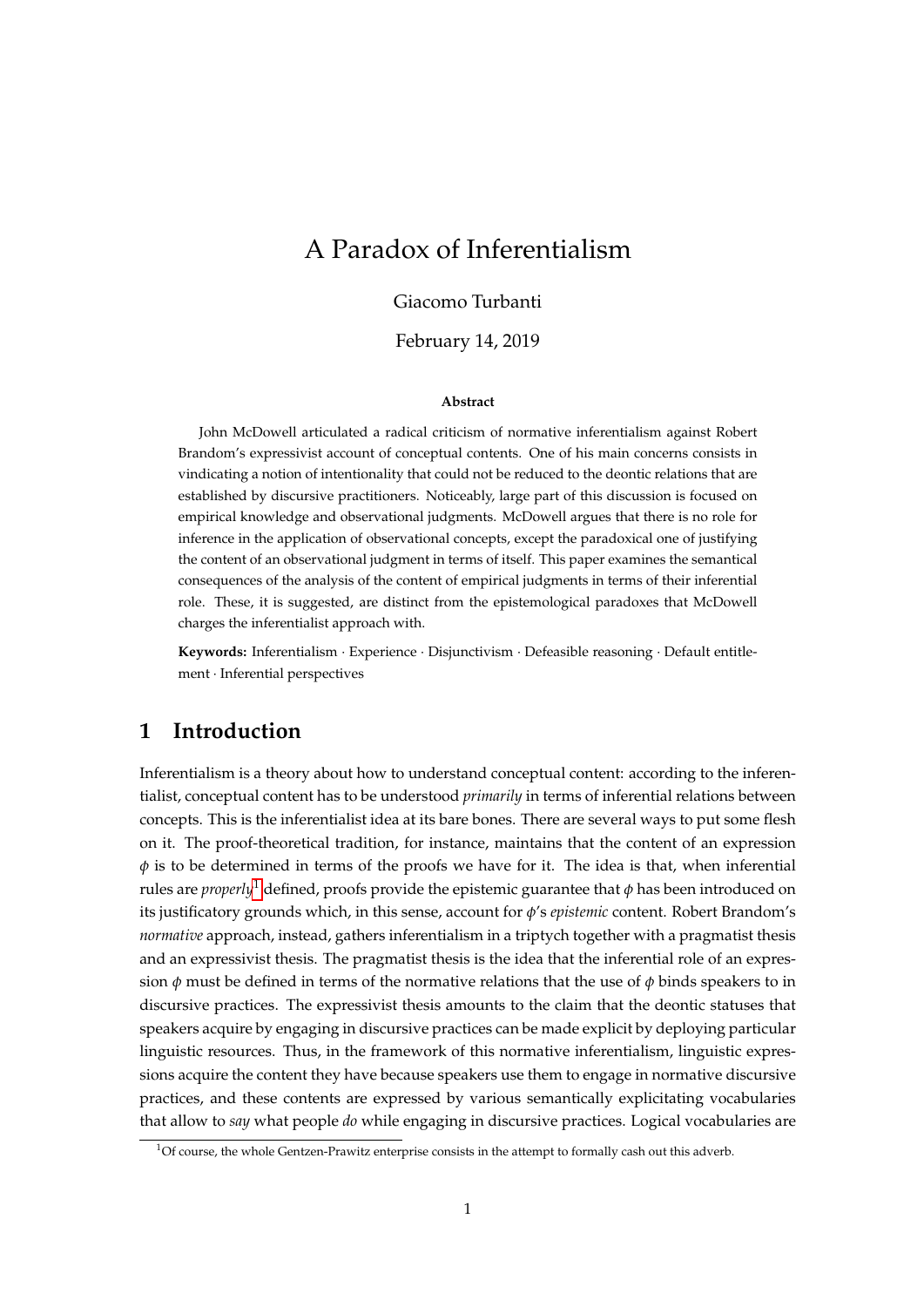just a case in point. So, for instance, in Brandom's view to assert the conditional "if *φ* then *ψ*" is to say that whoever is committed to  $\phi$  ought to be committed also to  $\phi$ , i.e. that the inference from  $\phi$  to  $\psi$  is to be treated as a valid one.

Inferentialism, as a semantic theory, is alternative to traditional representationalism, according to which the content of conceptual episodes has to be understood *primarily* in terms of what they designate in the world. There are many wrong ways to draw a comparison between representationalism and inferentialism. One of these is to look at the formal apparatus for a distinction to make. Thus, one might erroneously believe that the inferentialist is not entitled to deploy certain semantic tools, like set-theoretical models, or that the representationalist is compelled to accept certain logical properties, like multi-consequence inference or classical contraposition. Another problematic way to understand the comparison between inferentialism and representationalism that is likely to lead to serious puzzlements is to look at it from an epistemological point of view. Representationalism holds that to grasp a concept is to know what it represents, for its content is a represent*ing thing* isomorphic to a represent*ed thing*. This idea inherits the Cartesian distinction between a mental *res*, which is immediately known, and a physical *res*, which is known through the mediation of the representational relation. Inferentialism holds that to grasp a concept is to master its inferential use, for its content is the role it has in reasoning. This idea characterizes the delimitation of the Sellarsian space of reasons, as opposed to a space of nature where episodes are causally determined. The epistemological concern might be raised at this point that both representationalism and inferentialism run the risk of excavating an epistemic gulf between conceptual episodes, like perceptions and thoughts, and non-conceptual entities, like cabbages and kings. The dreadful consequences of this picture are familiar. On the one hand, one might attempt to build illicit foundational bridges between the two spaces. For instance, one might accept that certain causally determined episodes in the space of nature could directly provide epistemic foundation for non-inferential knowledge. Such an idea, typical of traditional empiricism, Sellars himself stigmatized as the *myth of the given*. On the other hand, one might yield to the idea that thoughts are epistemically detached from how things are in the world, in the Davidsonian sense that beliefs the only answer to other beliefs, and accept that coherence is only reasonable requirement for knowledge. This prefigures the Hegelian picture of knowledge as a wheel spinning in the void. If the ship of semantics is compelled to navigate in such an epistemic strait, representationalism seems to drive it to a foundationalist Scylla, inferentialism to a coherentist Charybdis.

In the last 20 years Robert Brandom has been pursuing the ambitious enterprise of developing a normative form of inferentialism, according to which conceptual content can be represented in terms of inferential relations that are grounded in the normative relations established by speakers who engage in discursive practices. This project has been discussed at length. In this paper I will consider in particular the criticism raised by John McDowell. I will not try, however, to adjudicate the debate between the two authors. My more modest purpose is to consider just a small comment made by McDowell as part of his replies to Brandom's remarks on *Mind and World*. Although the comment is somehow secondary to the overall discussion, nonetheless it presents an interesting paradox in the inferentialist analysis of empirical content. The comment is the following one:

In the conceptual activity I am mainly concerned with, that of making obser-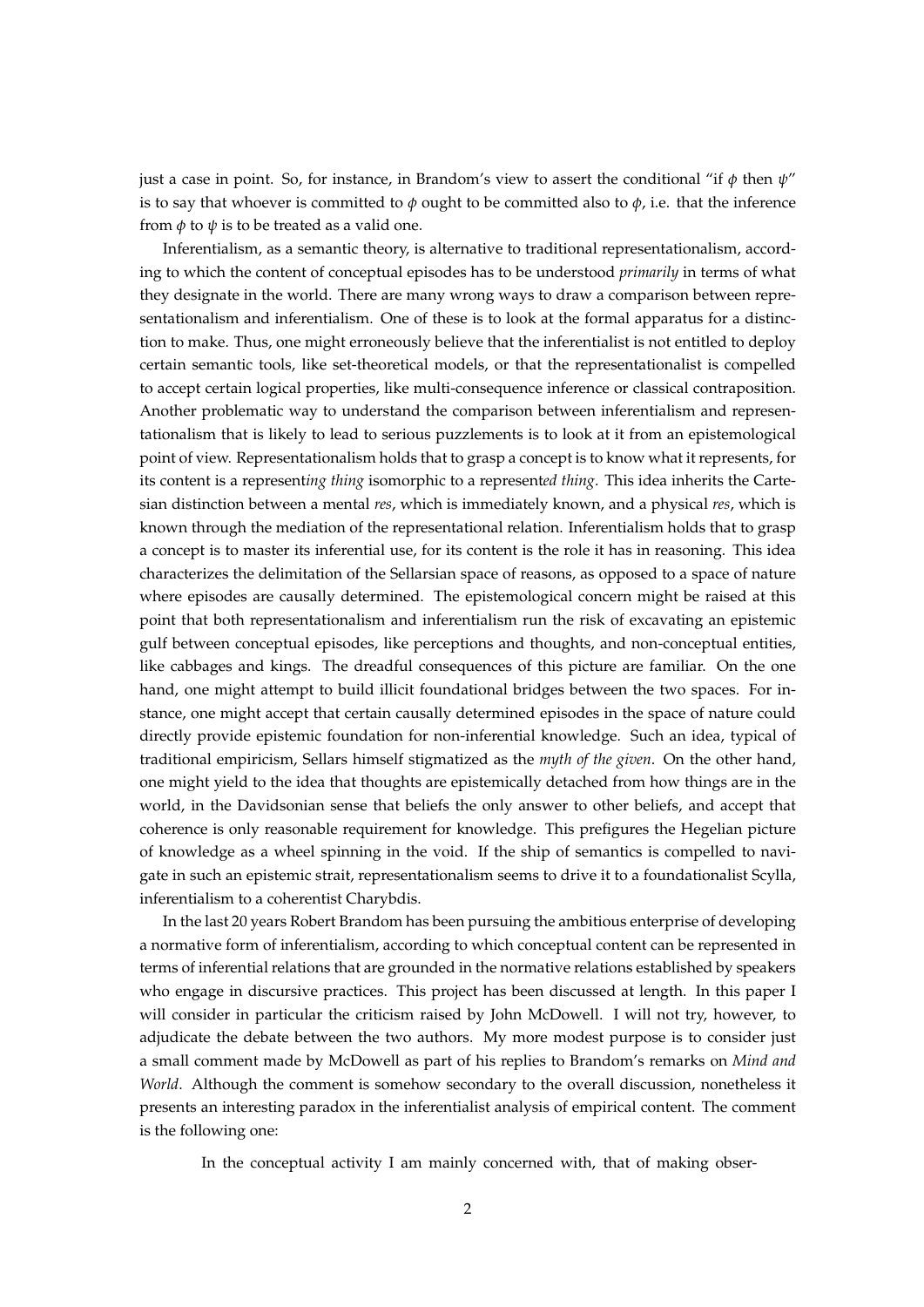vational judgments, what matters is the rationality exemplified in judging whether things are thus and so in the light of whether things are (observably) thus and so. The content of the item in the light of which a judgment of this kind has its rational standing is the same as the content of the judgment itself. The only inferences corresponding to the rational connection in question would be of the "stuttering" form, "P; so P." [\(McDowell, 1998b,](#page-23-0) p. 405)

In order to evaluate this paradox I will proceed as follows. First I will present both Brandom's and McDowell's theories of observation. These are two refined attempts to lead the analysis of meaning out of the perils of epistemology, respectively from an inferentialist and a representationalist point of view. Then I will consider the details of McDowell's criticism against normative inferentialism. This will allow to distinguish between two sorts of problems of experience for the inferentialist: an epistemological problem and a semantic problem. I will concede, for the sake of the argument, that McDowell's answer to the epistemological problem is fundamentally correct. And eventually I will proceed to consider McDowell's paradox in the context of the semantic problem of experience.

## **2 A "two-ply" reading of Sellars's account of observation**

As a part of the ambitious recollection of inferentialist themes in the history of philosophy that Brandom put together in his *Tales of the Mighty Dead*, he also proposed an interpretation of Sellars's account of observational knowledge [\(Brandom, 2002b\)](#page-22-0). If such a contribution is read against the epistemological background just described in Section 1, arguably it is questionable both as an interpretation of Sellars's views and as a theory in itself.

Brandom's reading begins with a demarcational interpretation of the space of reasons. According to his view, rational beings are essentially characterized (and therefore distinguishable from non-rational beings) by their ability to play the game of giving and asking for reasons. The idea is that concept users are not merely endowed with capacities to discriminate aspects of reality and to classify them, but also with the ability to comply with the normative consequences of doing so. Thus, Brandom notices, a chunk of iron classifies environments with respect to their degree of humidity by exhibiting a differential response: it rusts in some and not in others. And although it only provides a rough classification, it is reliable in doing so. Differential reliable responses do matter for concept use. In fact, as for humidity reports, we rely on hygrometers which exhibit fine grained dispositions to differentially respond to the degree of water vapor in the air. What an hygrometer can't do, however, is using a report to make a move in a language game. As Brandom puts it, for Sellars concept use is a linguistic affair: to understand the conceptual content of a response is to understand its role in the web of inferential relations that are established by the dynamics of the deontic statuses of those who take part in a discursive practice. So, for instance, what makes of an observer's report of "it's humid here" an application of the concept of humidity is the observer treating it as entailing something like "there's water vapor in the air" and as entailed by something like "I am a reliable reporter of humidity in standard conditions and I reported 'it's humid'". Part of what such a treating amounts to is providing premises, when asked, as reasons to justify one's commitment to the report "it's humid here".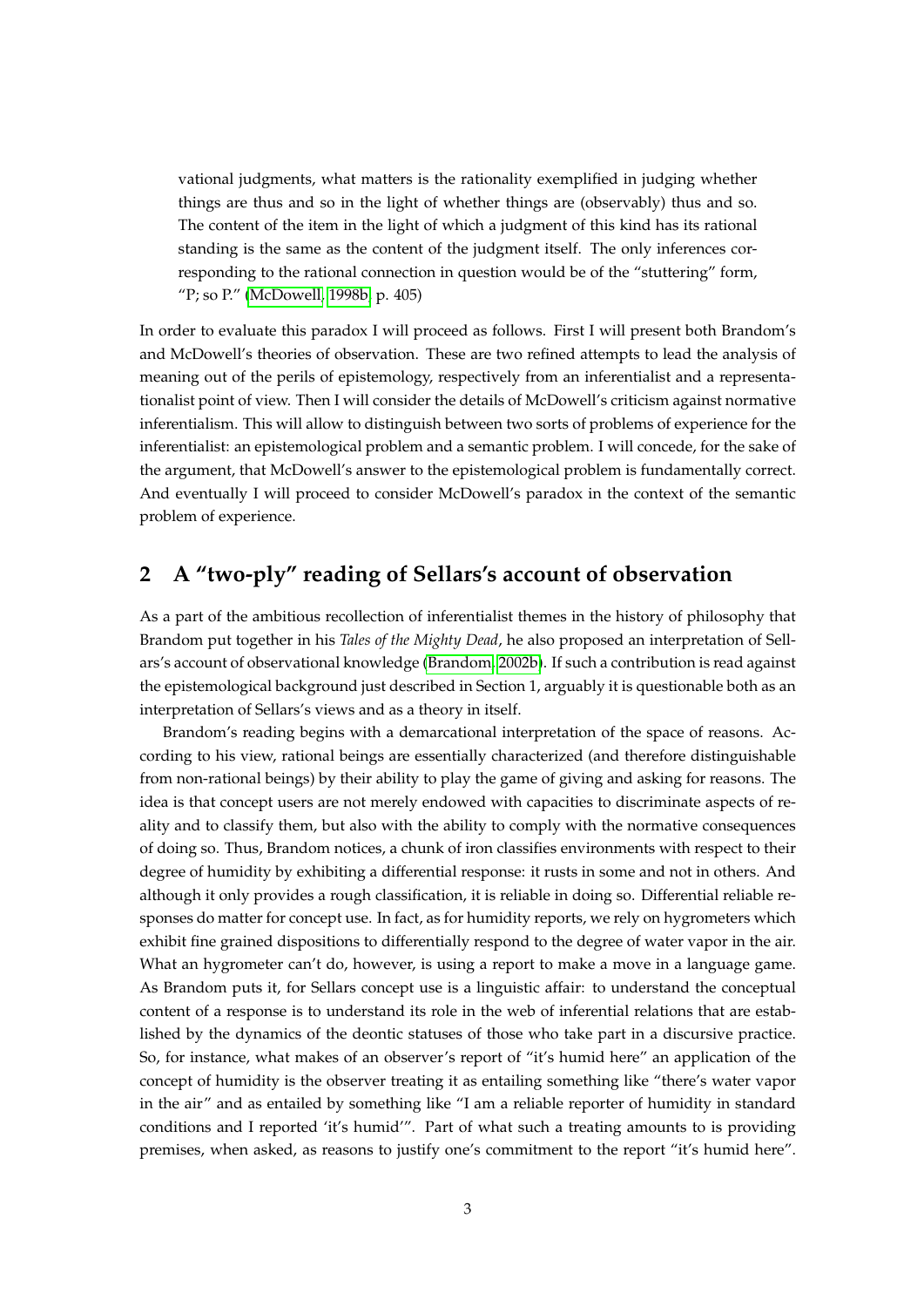Traditional empiricism has always been fascinated by the possibility to connect concept use with the reliable differential responsive dispositions that rational beings share with inanimate, nonpersonal ones. But of course the temptation to think of an epistemic bridge between the realm of nature and the realm of reasons that might directly provide with observational knowledge is part of the mythology of the *given*. That is what the inferentialist is supposed to avoid by endorsing the view that conceptual knowledge is inferentially articulated.

But now, observational reports begin to look problematic for the inferentialist. Consider the following trivial example. I go for a walk on a misty evening in Pisa, I feel humid and I spontaneously claim "it's humid": do I know that it's humid? Of course the inferentialist wants to say that I do, but she can't concede that my perceptual report *per se* expresses knowledge, for it is elicited with no inferential justification. This is the explanatory difficulty that, according to Brandom, Sellars solves by distinguishing two moments in observational reports: the non-inferential dispositional response and its justification *ex post facto*. The idea would be that while certain responses may actually be elicited as the manifestation of certain dispositions (i.e. not as a consequence of an inferential process), these are truly to be treated as knowledge only when they come to be justified by a reliability inference. Thus, in our example, it is only when the inference is in effect drawn from "I am a reliable reporter of humid environments" and "I reported 'it's humid'" to "it's humid" that knowledge that it's humid can be ascribed to me. In other words, it is only when the inferential articulation of the concept of humidity is mastered that it can be applied to make observational reports. The point is that the inferential justification might be provided even after the dispositional response is elicited.

This account is completed by two collateral theses of Sellars's. The first one is a story about how observational concepts are learnt. Along the same lines as Wittgenstein, Sellars adopts a methodologically behaviorist stance on this point. In this view, a child is first trained by concept users to conform its differential responsive dispositions to the inferential rules that govern concept applications: thus, for instance, she is trained to report "it's humid" when she feels it. How much does this process differ from the calibration of an hygrometer? At a very early stage not much: both the child's and the hygrometer's performances are causally adjusted to the concept use of the trainers/calibrators. But it changes dramatically when the child learns to respond to the rules themselves as they are expressed in the rule-language of the trainers. At that point in fact the child will be able to master the inferential articulation of the linguistic moves that she has learned to unconsciously perform in certain ways, and thus, ultimately, to properly apply concepts.

The second thesis is the acknowledgment that concepts with observational role can be learned, just like theoretical ones, by learning the rules for their application. With respect to theoretical concepts, whose application is governed only by rules for intra-linguistic moves, rules for observational concepts allow what Sellars called language-entry transitions. A language-entry transition entitles one to move to a linguistic position from a non-linguistic one. Thus, for instance, one may apply the concept "red" to enter the linguistic practice with the observational report "that's red". Of course, for that move to be *really* the application of a concept, one ought to be able to inferentially justify the move by providing reasons for it, as e.g. "I am a reliable reporter of red stuff and I reported 'that's red'". In this sense the reporting role of observational concepts are not mysterious from an inferentialist point of view. As a matter of fact, Sellars noticed, certain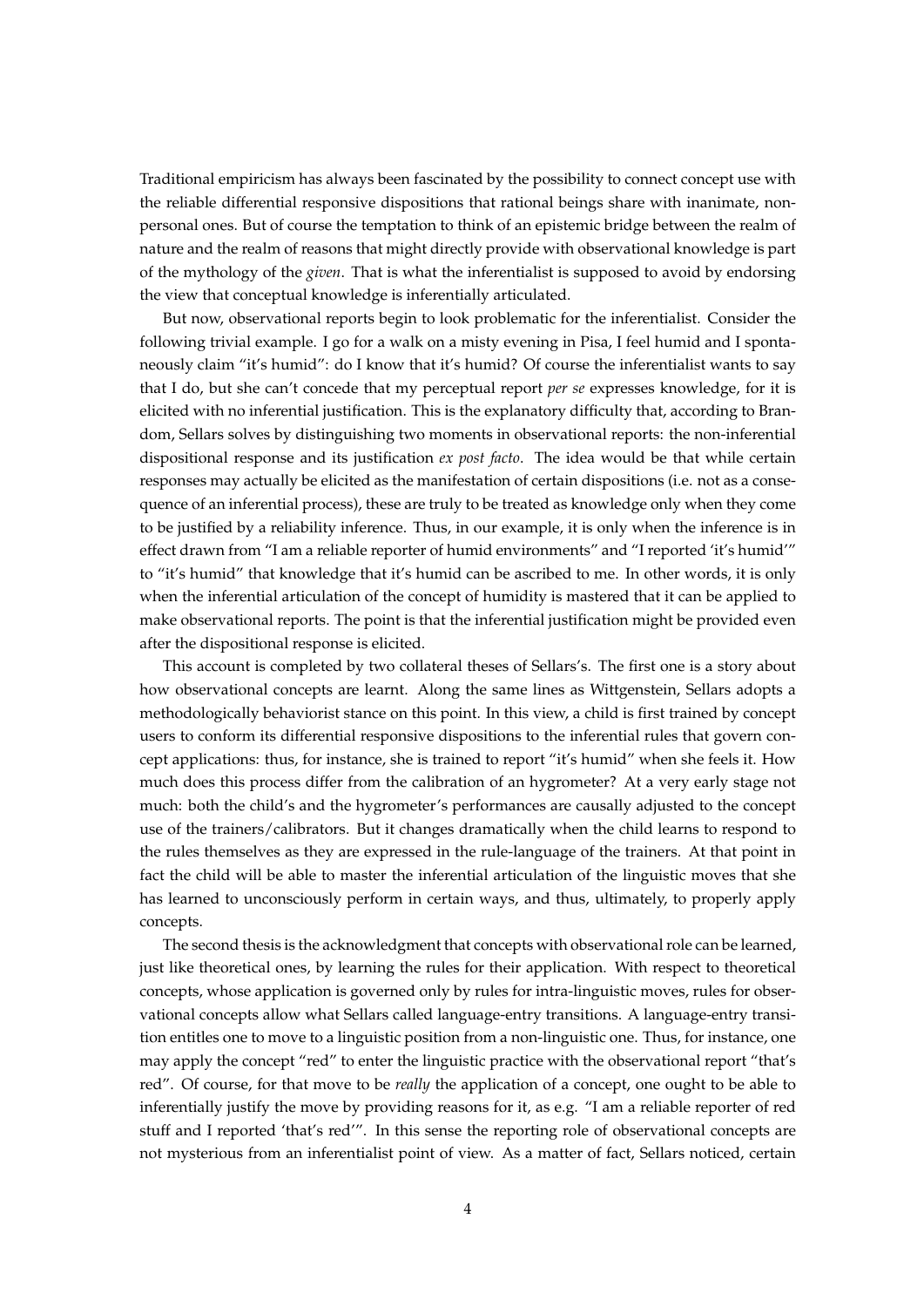concepts that are initially introduced as theoretical may well later acquire reporting role and become observational concepts. That is possible if their application comes to be governed by rules for language-entry transition. Thus, for instance, physicists have recently begun to report the observation of Higgs bosons after their existence had been postulated in the 1960s to explain in the Standard Model how is it possible for other particles have mass.

Brandom ascribes this "two-ply" account of observation to Sellars, but is that accurate? There is one main reason to doubt it, and it hinges on the understanding of the reporter's mastering of the inferential articulation of empirical concepts. As we have seen, in Sellars's view, for the tokening of an observational report like "it's humid" to have epistemic authority it must be placed in the space of reasons, which, on the inferentialist reading, means for instance that it is correct to infer from it that it's humid. Of course the epistemic authority of the report comes with the responsibility to give reasons for it. The problem with Brandom's interpretation then has to do with the role of the reliability inference that justifies the tokening of an observational report in the space of reasons. In *Empiricism and the Philosophy of Mind* Sellars very explicitly requires that the reporter himself must be able to draw such an inference [\(Sellars, 1956,](#page-24-0) §35). Brandom, on the other hand, insists on the possibility that the reliability inference might be at someone else's disposal.

To a first approximation, Brandom's misalignment with Sellars's point of view could be put as a difference between an externalist reliabilism and an internalist reliabilism (if there is any such thing). Maybe that could help catching a glimpse of the problem from an epistemological point of view. But it must be kept firmly in mind that Brandom's analysis is mostly motivated by semantic reasons.[2](#page-0-0) He ultimately aims to explain the content of the concepts applied in observational judgments, and of course he aims to do that in terms of his normative inferentialism. On his approach, the inferential relations that articulate conceptual contents are expressively grounded on the normative relations that are established by the activities of discursive practitioners who keep the score of each other's deontic score. Practitioners are held responsible for their moves in discursive practices, in the sense that they are treated as endorsing commitments to justify their entitlement to their assertions. Such a responsibility is complied with by performing other assertions. The set of commitments and entitlements endorsed by a discursive practitioner constitutes her deontic score and the pragmatic significance of an assertion consists in its potential to alter deontic scores. Thus an assertion, like an observational report, is construed as having content *qua* having pragmatic significance. Since, however, deontic scores are kept by practitioners for each other, they most likely will differ from one perspective to another. The idea that the determination of the articulation of conceptual content is a perspectival, social and historical process is part and parcel of Brandom's normative inferentialism.

Arguably, however, this is not Sellars's view. He certainly maintains the thesis that linguistic utterances have conceptual content not because they are reliably elicited by speakers nor because they express their internal thoughts, but because they play certain roles in certain practices. This however does not imply that such contents are determined by the interaction of different deontic perspectives on linguistic performances. To the contrary, Sellars also holds that observational reports possess first personal epistemic authority: the myth of genius Jones in the last part of

<sup>&</sup>lt;sup>2</sup>As McDowell puts it: «Brandom thinks Sellars imposes his internalist requirement with a view to securing that the reporter *understands* her reports [...] But its point is rather to secure that they have a specific kind of authority» [\(McDowell,](#page-23-1) [2002\)](#page-23-1).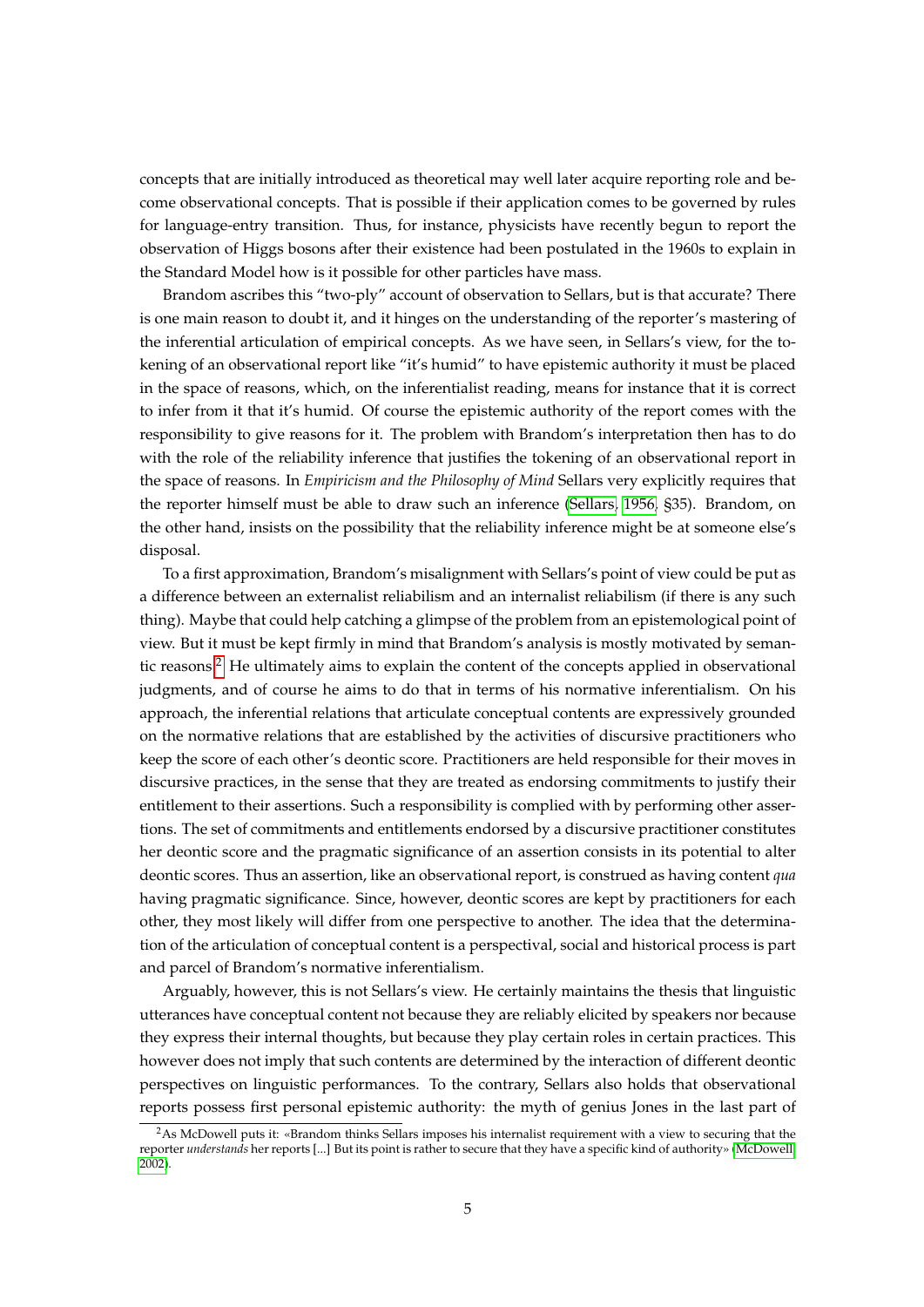*Empiricism and the Philosophy of Mind* is just intended to explain how that is not incompatible with conceptual contents being acquired by engaging in linguistic practices. Sellars distinguishes in fact the primacy *in the order of being* of episodes of experience from the primacy *in the order of understanding* of the inferential articulation of their contents, that can only be mastered as a consequence of a proper training in linguistic practices. The latter semantic dependence of the content of an episode of experience from the social practices in which concepts are learnt is not quite the same thing as the second externalist step envisaged by Brandom in the process of application of observational concepts where dispositionally elicited reports are inferentially justified *ex post facto*. [3](#page-0-0) In effect, if Brandom's analysis of experience is read at face value from an epistemological point of view, the concern may be legitimately raised that it rules out epistemic first personal authority in principle.

### **3 Experience and second nature**

All those who take on the notion of the space of reasons in order to characterize knowledge seem to be doomed to struggle against the dilemma between foundationalism and coherentism. All but John McDowell. His analysis of the epistemological perplexities resulting from the dichotomy between the two logical spaces of nature and reasons is essentially the analysis of an anxiety about the possibility of empirical knowledge that is in fact fostered by a blind-spot. In the obfuscated picture, as McDowell describes it in the introduction of *Mind and World* [\(1994\)](#page-23-2), there are essentially two epistemological stances. The first one is a bald naturalism, that is committed to the rejection of the dichotomy between logical spaces and to the eliminativist program of reducing rational episodes to natural ones. The second one is a compelled idealism, that accepts to discard the empiricist requests as the unavoidable consequence of rigorous epistemology and commits to a coherentist picture according to which beliefs can only be justified by other beliefs. The attempt to accept the dichotomy and yet to bridge it, by postulating hybrid episodes or justificatory relations, is the epistemological blunder engendered by the mythology of the *given*. According to McDowell's reading, the Sellarsian alternative is to «delineate a concept of impression that is insulated from epistemology» (*ibi.*, p. xvii), i.e. to separate the dispositional occurrence of non-conceptual episodes in experience from their justificatory authority in the space of reasons. These episodes thus play the transcendental role of constraining the activity of concept application from the outside of the space of reasons. But McDowell considers the transcendental approach as an ultimately unsatisfactory answer, for it tries to look at the relations between conceptual activity and its subject matter from *sideways-on*, where in fact, he argues wittgensteinianly, no such a standpoint is available. In McDowell's view the transcendental perspective is the price that Sellars accepts to pay in order to explain experience without commitment to neither idealism nor the *given*. But it is not a price he is willing to pay himself, especially because he sees he doesn't have to. What he would see, and Sellars would not, is that conceptual capacities that are spontaneously deployed in judgments are also passively activated in sensibility. This is a lesson McDowell learns from Kant's "Clue" for the transcendental deduction of pure concepts: «[T]he same function which gives unity to the various representations in a judgment also gives unity to the mere synthesis of various representations in an intuition» (A79/B104-5). Hence, he

<sup>3</sup>On Brandom's misunderstanding of Sellars on the report of episodes of experience see [\(McDowell, 2009c\)](#page-23-3).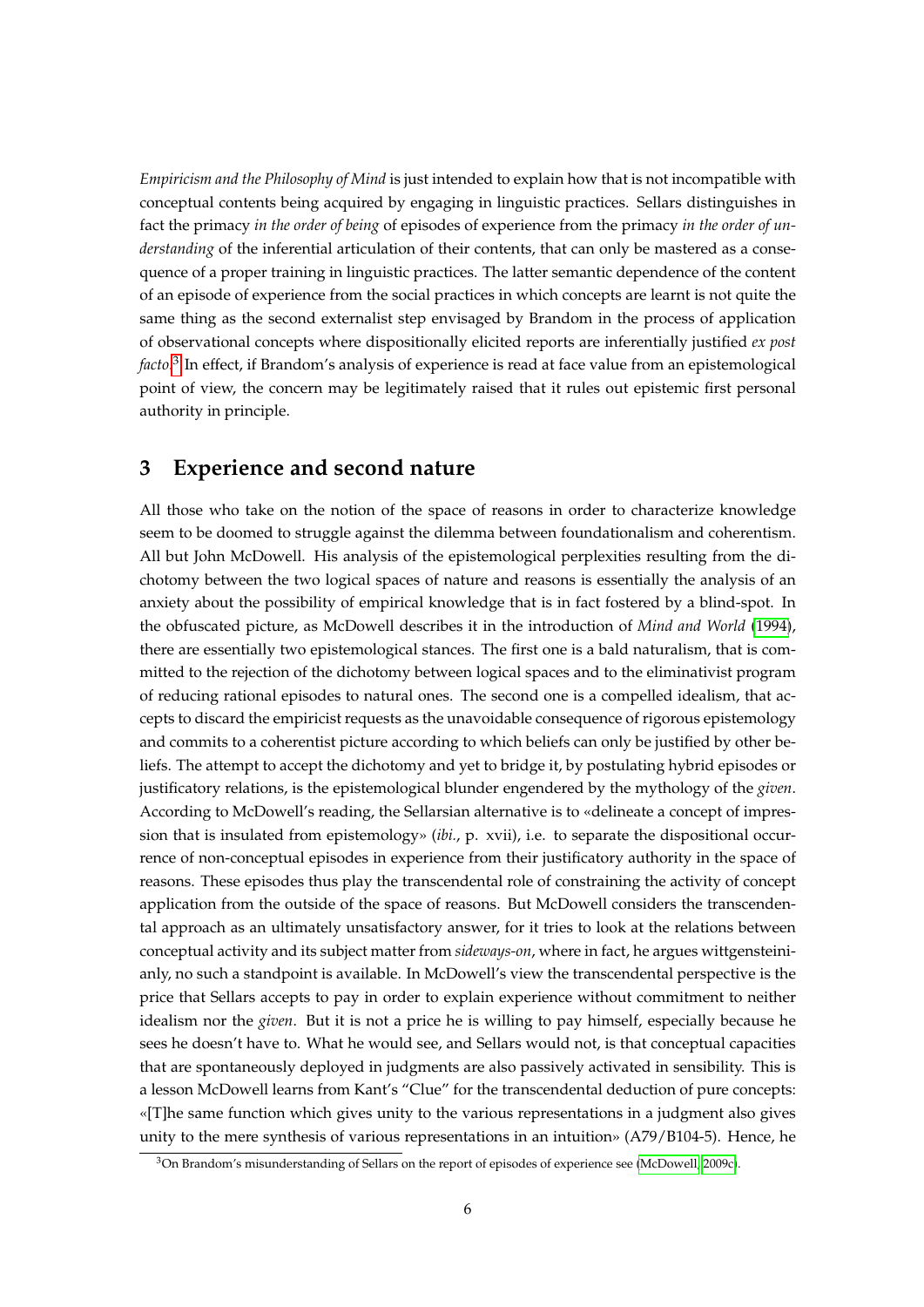extracts the idea that «if an ostensible seeing that... is a seeing that..., the very actualization of conceptual capacities that accounts for its "containing" its claim also constitutes—at least if the content of the claim deals with an ostensible object—its being an intuition in which an object is immediately present to the subject» [\(McDowell, 2009a,](#page-23-4) p. 48).

Speaking of an "ostensible seeing" as "containing its claim", McDowell is using the Sellarsian jargon of *Empiricism and the Philosophy of Mind*. Ostensible seeings are episodes, as it were, of *putative* visual experience: they are a superset of real seeings, which are episodes of *veridical* visual experience. Thus while a seeing of a pink ice cube is an experience in which there is a pink ice cube in front of one, an ostensible seeing of a pink ice cube is an experience in which it merely looks to one that there is a pink ice cube in front of one. According to Sellars, however, any seeing contains a claim in the sense that it "conveys" (Sellarsian jargon again) a content that could be expressed by an observational judgment. Of course the idea can be generalized to any sensorial episode.

McDowell, then, construes Kant as saying that *if* sensibility consists in the actualization of the same conceptual capacities that are otherwise paradigmatically actualized in judgment, *then* intuitions immediately provide with conceptually determined objects. Suppose, for instance, that one is perceptually confronted with a pink ice cube. Then one has the intuition of a pink ice cube. The content of such an intuition is the same as the content that could be expressed by the observational judgment "Here is a pink ice cube". This reasoning is often popularized as the idea that the world is directly taken in in conceptual shape. In McDowell's view this idea is not only compatible with, but it is in fact the proper way to vindicate the minimal empiricist requirement that empirical knowledge must answer to the tribunal of experience for its adequacy to how things are in the world.

The problem with wrapping one's mind around this approach is to understand in what sense conceptual capacities might be actualized in sensibility, while granting the minimal empiricist requirement and avoiding the myth of the *given*. The first point to get clear of is what it means for an object to be conceptually determined. McDowell puts forward an example that is framed in a Russellian understanding of conceptual articulation: the intuition whose content is "Here is a *pink ice cube*" exhibits a different conceptual articulation with respect to the intuition whose content is "Here are a *pink* plastic pyramid, a white *ice* sphere and a gray iron *cube*" (cp. [McDowell,](#page-23-4) [2009a,](#page-23-4) pp. 10–11). So the idea is that the conceptual capacities (*Funktionen*) that synthesize such a togetherness in an intuition are the same capacities that synthesize the same togetherness in a judgment (*ibid.*, p. 33).

The risk at this point, having acknowledged that an intuition is a conceptual representation of an individual, a *this*, is to draw the distinction between judgment and sensibility on something like the complexity of the categorial structure of the representation that they synthesize. In other words, one might think that while a judgment that there is a pink ice cube in front of one is the representation of a *this as a pink ice cube*, the intuition of a pink ice cube provides one with a simple, a *this-pink-ice-cube*. This move is just what Sellars accuses Kant of doing in his *Science and Metaphysics* (cp. [Sellars, 1968,](#page-24-1) §§ 11–17). Of course the proto-conceptual notion of a *this-such* is a blind alley: either one accepts it as epistemically authoritative, thus committing to the myth of the *given*, or one renounces to use it to ground the justification of empirical judgments, thus giving up on empiricism. McDowell, in effect, doesn't share this criticism against Kant and insists on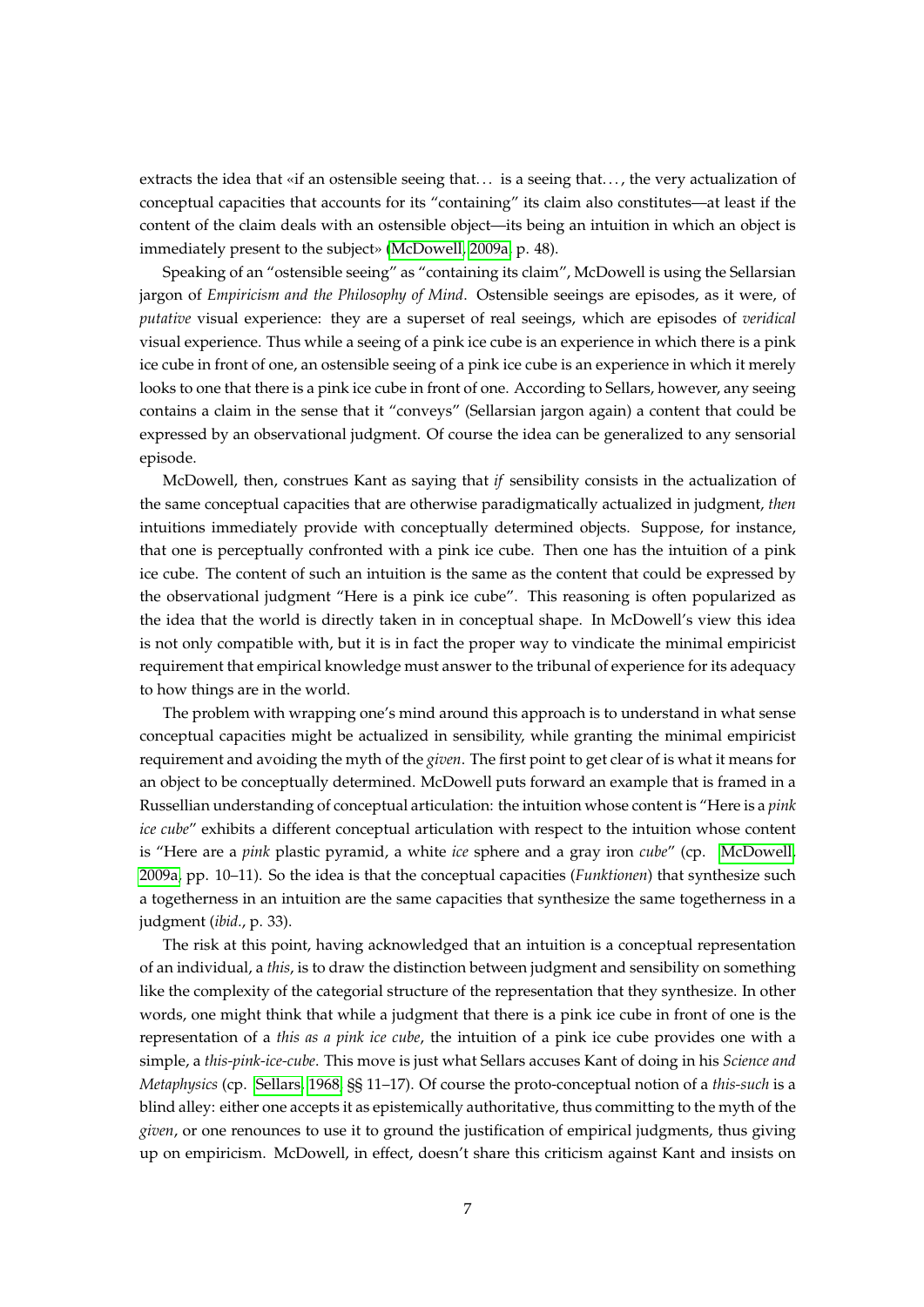taking "the Clue" at face value: conceptual capacities are already fully at play in sensibility. On his reading, the difference between sensibility and understanding lies just in the fact that while in the latter conceptual capacities are spontaneously exercised, in the former they are only passively active. When one judges, one is free to make up one's mind about an object as one wishes. When one intuits, one is necessitated by a perceived object. According to McDowell, the idea that these processes pertain to capacities that must be explained on different logical spaces is the consequence of a certain approach to scientific explanation according to which the realm of nature coincides with what is made intelligible in terms of natural sciences. It should be acknowledged instead that «we need not identify the dichotomy of logical spaces with a dichotomy between the *natural* and the normative» [\(McDowell, 1994,](#page-23-2) p. xix). To use another slogan, human beings also posses a *second nature*. This is the nature they acquire by partaking in linguistic practices where they learn how to apply concepts: among the conceptual abilities that they acquire there are those which are triggered in sensibility by the interaction with the world.

If one is willing to follow McDowell this far, one might be well convinced that his analysis of empirical knowledge is sound and avoids the myth of the *given*. The hardest hurdle for him still to clear, however, is to harmonize the idea that conceptual capacities are passively actualized in intuition with the idea that empirical knowledge answers for correctness to how things are in the world. In order to do that, to begin with, an account must be provided of perceptual mistakes. According to McDowell, the content of an intuition is *object-dependent*, because intuitions are «immediate sensible representation of objects» [\(McDowell, 2009a,](#page-23-4) p. 32). In an oft-quoted passage he makes his point crystal clear:

In experience one takes in, for instance sees, *that things are thus and so*. [\(McDowell,](#page-23-2) [1994,](#page-23-2) p. 9)

As far as the problem of vindicating minimal empiricism is concerned, however, what follows is more relevant:

Of course one can be misled into supposing that one takes in that things are thus and so when things are not thus and so. But when one is not misled, one takes in how things are. It does not matter much that one can be misled. (*ibid.*)

This last sentence has always given me a hard time, for it seems that the possibility to be misled is just the whole point about perceptual mistake. As a first preliminary step, the temptation must be resisted to picture McDowell's proposal along the following lines: one's episodes of experience are the result of the non-conceptual world causally activating one's conceptual capacities. This view, that McDowell attributes to Davidson and diagnoses as the root of the coherentist approach, sees the constraint that reality exerts on experience as external to the conceptual realm and thus ultimately unaccessible to it. McDowell holds instead that the world is *really* in conceptual shape and that the constraint it exerts on thought is internal to the conceptual realm. By rehearsing Wittgenstein's dictum that «[w]hen we say, and *mean*, that such-and-such is the case, we—and our meaning—do not stop anywhere short of the fact; but we mean: *this-is-so*» [\(Wittgen](#page-24-2)[stein, 1953,](#page-24-2) §95), he claims that when one is not misled, what one takes in in experience—that things are thus and so—is just as such a fact, part of the world. As a second preliminary step, the fear of idealism must be kept at bay. That is the anxiety that if reality is in conceptual shape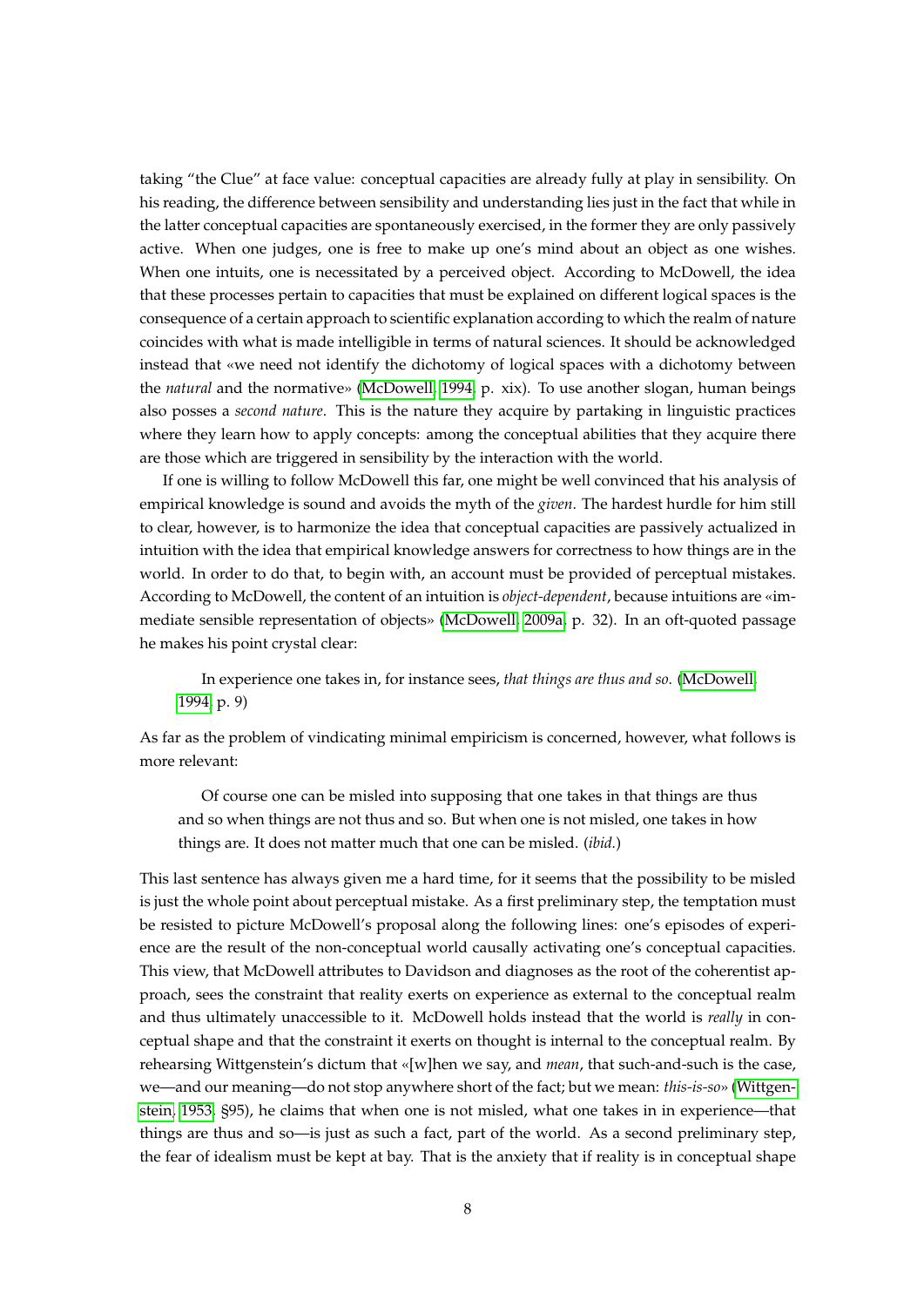and it does not exert an external constraint on thought, then the former would turn out to be dependent on the latter. According to McDowell this accusation hinges on a confusion. Here, as Sellars taught us, it's decisive to acknowledge the *ing/ed* ambiguity of intentional terms: in a sense, a thought is an act of thinking, in another different sense, a thought is the content of such an act. Now, to say that reality does not exert external constraint on thinking is compatible with saying that reality constrains thinking from within the realm of the contents of thought. In other words, to claim that the world is in conceptual shape does not imply that it can't properly constrain conceptual activity.

Once these two points are put in place, the problem of perceptual mistake in McDowell's account can be properly considered. Once again, his idea is that, when all goes well, if one has an intuition, for instance, that there is a pink ice cube in front of one, then there is a pink ice cube in front of one. Things go well when one is not misled, i.e. when one's ostensible seeing is in effect a seeing. But what if something goes wrong? Since there is nothing to mediate between conceptual contents and objects, the only reasonable conclusion to draw is that to be under the illusion of being perceptually confronted by a pink ice cube, as McDowell puts it, is to be under an illusion «about the contents of one's conceptually shaped consciousness» [\(McDowell, 2009a,](#page-23-4) p. 49). But now, what does such an illusion amount to? It is important (and yet hard) here to avoid any misunderstanding. In effect, philosophers have been traditionally puzzled by another question about mistaken perceptions: what does one perceive when one has an illusion or hallucinates? Of course, this is one of the sources that nourished the mythology of the *given*: sense data theories, for instance, were designed just as a solution to this puzzlement. A tentatively better answer might be: "nothing". In the sense that in the case of mistaken perceptions one has no real intuition at all, since one's conceptual capacities have failed to be actualized. This is not what McDowell has in mind however. An illusion about the contents of one conceptually shaped consciousness is for him, in Kantian terms, an appearance of the sensible manifold being synthesized into a representation. Let us suppose one is hallucinating a pink ice cube. In such a case, one's concepts of "pink", "ice" and "cube" are activated. These concepts are the same as those that are activated both in the judgment "here is a pink ice cube" and in the intuition of a pink ice cube. However, while in these cases the concepts are activated with a certain «"logical" togetherness» (*ibid.*), in the case of hallucination the togetherness of the representation is merely apparent because there is no object with such a togetherness. In this sense McDowell accepts that seeings and ostensible seeings may share the activation of certain conceptual capacities, but denies that they are the same sort of internal episode of experience. Still, this view is often characterized as a form of epistemological disjunctivism. As an account of perceptual mistake, it must be acknowledged that it implies the mind-independency of the objects of experience and that it is essentially compatible with the demands of minimal empiricism.

### **4 McDowell's criticism against inferentialism**

Is McDowell's theory of empirical knowledge sound, or is it just an overeager attempt to have the cake and eat it? I do not intend to put forward any answer to questions of this sort, nor my purpose in this paper is to evaluate McDowell's theory. I would be content with having presented it correctly and clearly enough in such a short space. Indeed, for the sake of the argu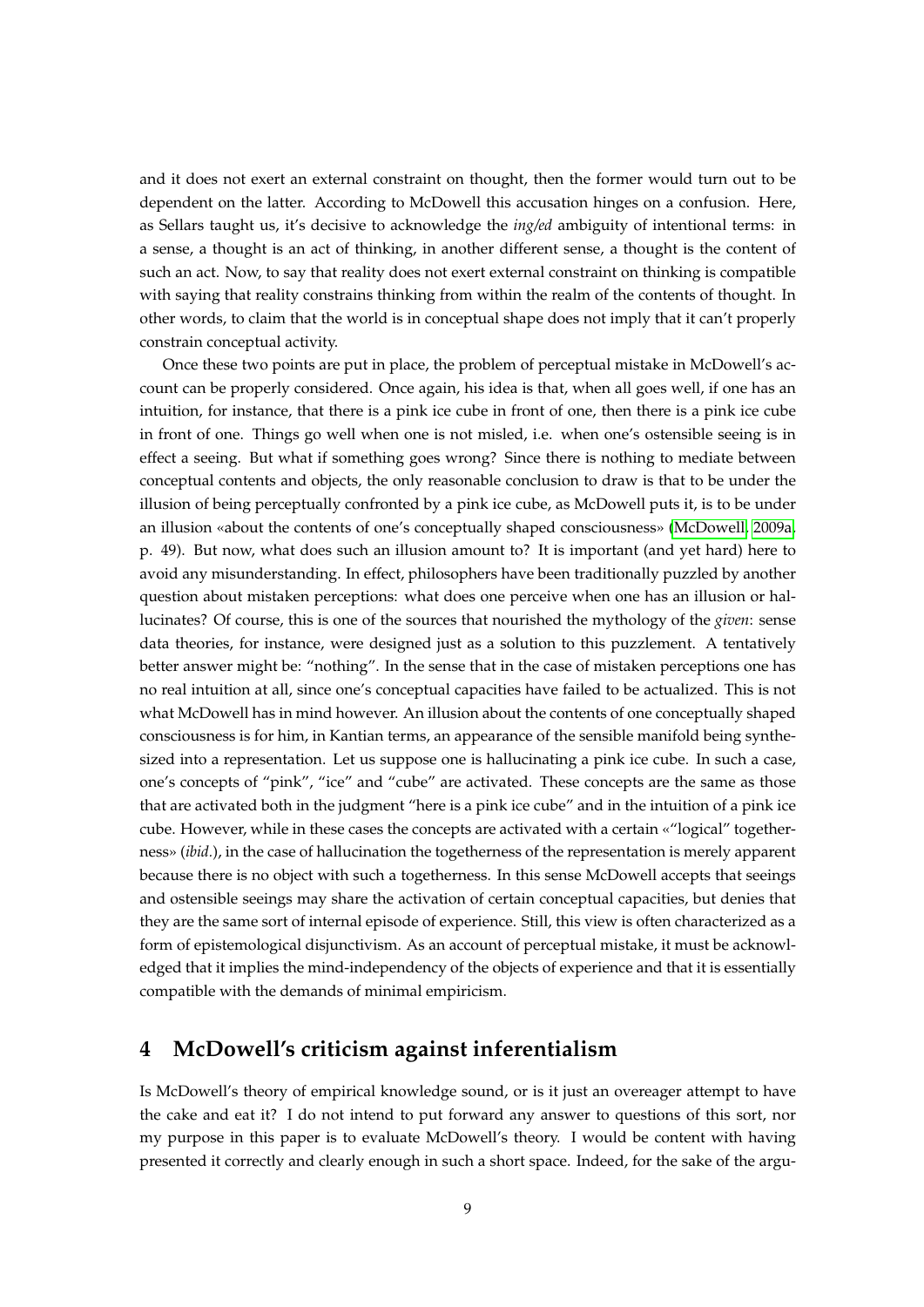ment I will assume that it is correct and take up the challenge that it poses to the inferentialist. It's worth being clear, however, that McDowell intends to raise no challenge at all: instead, he argues explicitly against normative inferentialism. In order to properly present the paradox of inferentialism, McDowell's criticism must be rehearsed. The main points of his dissatisfaction with Brandom's approach are presented in a diptych of essays directly addressed to Brandom and conveniently collected in the volume *The Engaged Intellect: Philosophical Essays* [\(2009b\)](#page-23-5).

One of these, *Motivating Inferentialism* [\(2005\)](#page-23-6), is purported to show that, whatever the merits of inferentialism may be, Brandom fails to provide really convincing reasons to adopt it. McDowell's argument consists in what looks like a lethal combination of hits: (i) Brandom advertises inferentialism as the reversal of the representationalist tradition according to which designational relations have explanatory priority over inferential ones, but such a tradition is in effect a chorus of straw men; (ii) although inference might have explanatory priority over designation, it has no priority over representation; (iii) scorekeeping practices, as Brandom describes them in deontic terms, are not sufficient to ground inferential relations; (iv) the authors, like Sellars and Frege, to whom Brandom ascribes inferentialist theses in the attempt to retrace an alternative inferentialist tradition in the history of philosophy, do not really maintain them; (v) although logical vocabularies make explicit the inferential properties of linguistic expressions as contents in the space of reasons, these properties depend on expressions having semantic content beforehand; (vi) Brandom fails to cash out the alleged virtues of inferentialism into a substantial semantic account of a whole language in inferentialist terms.

The climactic series (i)–(iii) is particularly illuminating with respect to McDowell's view on inferentialism. He begins by highlighting a problematic argumentative strategy on Brandom's part. Brandom presents the contrast between representationalism and inferentialism as consisting in the choice of their primitive semantic notion: representationalists take designation as a primitive and try to explain inference in terms of it, inferentialists to the contrary take inference as a primitive and try to explain designation in terms of it. Yet, he argues, the inferentialist approach is more promising. On the one hand, as Ryle, Wittgenstein and Sellars have noticed (among many others), a semantics based on the name-bearer relation makes it mysterious that linguistic expressions may have meanings. On the other hand, a pragmatic story could be told about how the notion of inference is grounded in a deontic analysis of social discursive practices. Therefore, Brandom contends, inferentialism is worth at least giving a chance. McDowell proceeds to demolish this reasoning. He (i) insists that the idea that the name-bearer relation is to be taken as a primitive in semantics is in no sense representative of representationalism. This may sound weird: after all designation, as it is realized in the function of interpretation, *is* a primitive in model theory and model-theoretic semantics *is* a representationalist theory, and of course it *is* the standard approach in semantic theory. Still, what is required for Brandom's argument to hit the target is that the relation of designation characterize the theoretical core of representationalism rather than the technical core of model-theory. In other words, the question is whether any representationalist would agree that what it is for any linguistic expression to have meaning is to be the name of something. And this, of course, is different from saying that the meaning of any linguistic expression can be theoretically represented by something for which it stands for in a model. Representationalists, McDowell claims, just purport to explain how expressions are meaningful in terms of a notion of representation. That in effect is what model-theoretic seman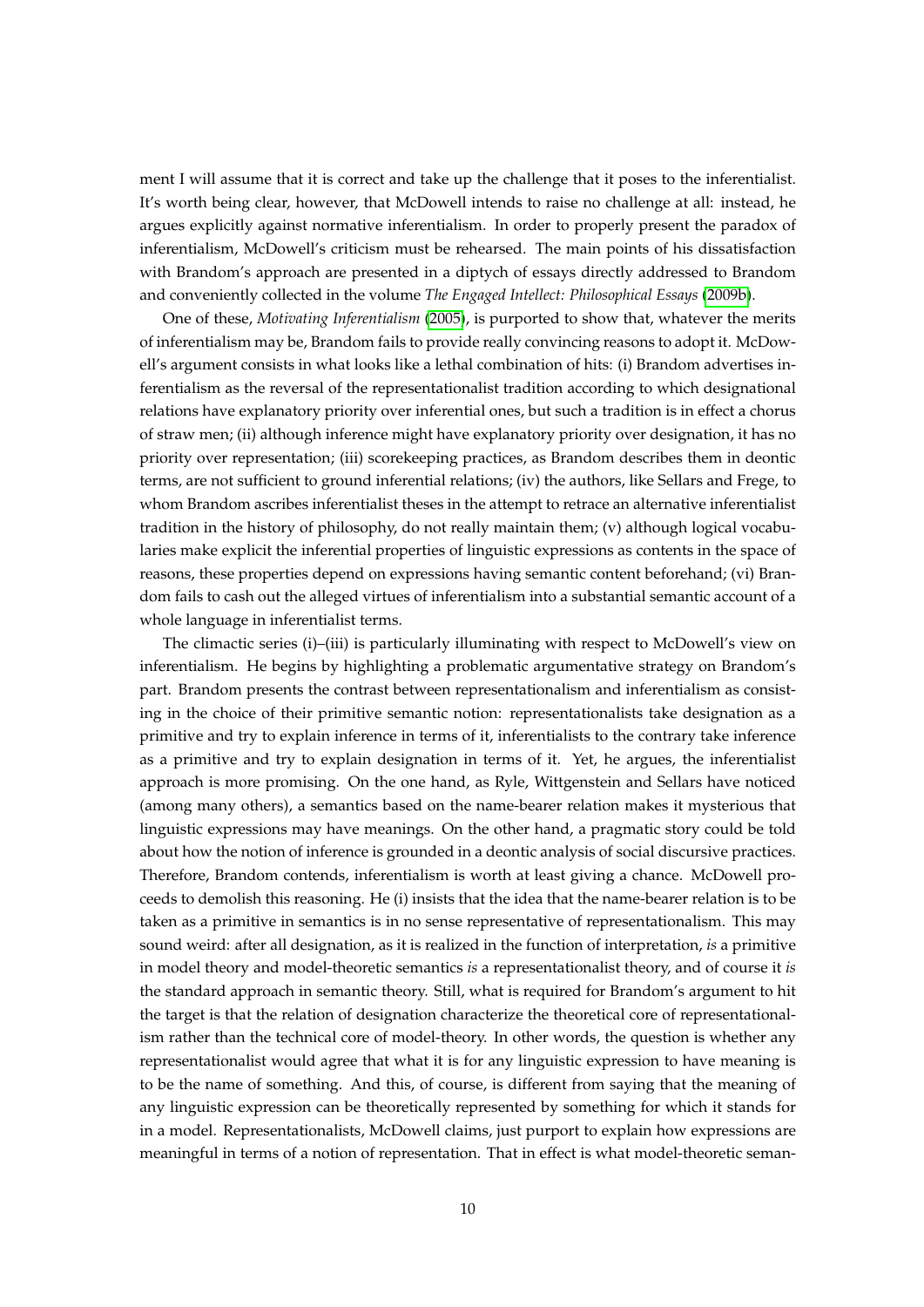tics tries to capture in terms of the formalization of a correspondentistic notion of *truth*. So even if designational relations could be defined in terms of inferential ones, that would be no reason to favor inferentialism over representationalism.

But maybe the notion of representation itself could be defined in term of inference. McDowell (ii) denies that. What McDowell has in mind as a paradigm of a use of expressions with representational purport is judging: «representing that things are thus and so in the way one does when one asserts that things are thus and so» (*ibid.*, p. 114). He concedes for the argument's sake that Brandom might be right in maintaining that representational locutions, like 'that'-clauses, could be introduced as explicitating devices in a discursive practices in which speakers already master inferential relations. Yet he points out that those representational locutions are not the same things as judgments, if only because they can't be used by themselves to make a judgment, an assertion, a language move. Besides, according to Brandom himself, asserting and inferring are not intelligible the one apart from the other.

This simply cuts the whole point about the choice of semantic primitives loose. In a sense, however, it enhances the role of Brandom's normative pragmatics, which is purported to explain how inferential relations are grounded in discursive practices: if Brandom were successful with that, he would in effect secure, both from an inferentialist and from a representationalist point of view, the connection between semantic significance and pragmatic significance that is encapsulated in his slogan "semantics must answer pragmatics". McDowell himself recognizes that:

Perhaps the more we should extract from Brandom's acknowledgment that inferring is not prior to asserting is that "inferentialism" is, after all, not a good label for the position he means to recommend. What he really wants us to see as a primitive is the idea of a deontic structure of commitments and entitlements with rationality consequential relations between them (*ibi*d., p. 115).

In effect, his criticism of Brandom's approach in this paper mainly hinges on this point (iii)—subsequent points (iv)–(vi) being essentially corollaries and collateral remarks. It is also worth remarking that, in this sense, the criticism doesn't really addresses inferentialism as a semantic theory *per se*, but the possibility to satisfactorily account for conceptual content in the socio-deontic terms on which Brandom bases his normative approach to inferentialism. So, the question is whether the "deontic structure of commitments and entitlements with rationality consequential relations between them" that Brandom describes essentially involves conceptual contents. McDowell denies that. He contends that a practice whose characterization is exhausted by such a deontic structure may well be just a game, in which moves are normatively determined and still devoid of content. Brandom's own response against this proposition consists in rehearsing his expressivist project in *Making it Explicit* and compiling the list of the expressions whose role he managed to reconstruct in the second part of the book as making explicit features of the discursive practices that he analyzes in the first part: logical connectives, normative vocabulary, semantic vocabulary, singular terms and predicates, etc. Brandom's view is that since no one doubts that these expressions have conceptual content and they are shown in *Making it Explicit* to express features of normative discursive practices (which McDowell acknowledges), then the idea that these practices do not involve conceptual contents must be wrong [\(Brandom, 2008b\)](#page-23-7). This however doesn't sound like a satisfactory answer to McDowell's concern. In fact it might be insisted that the reason why the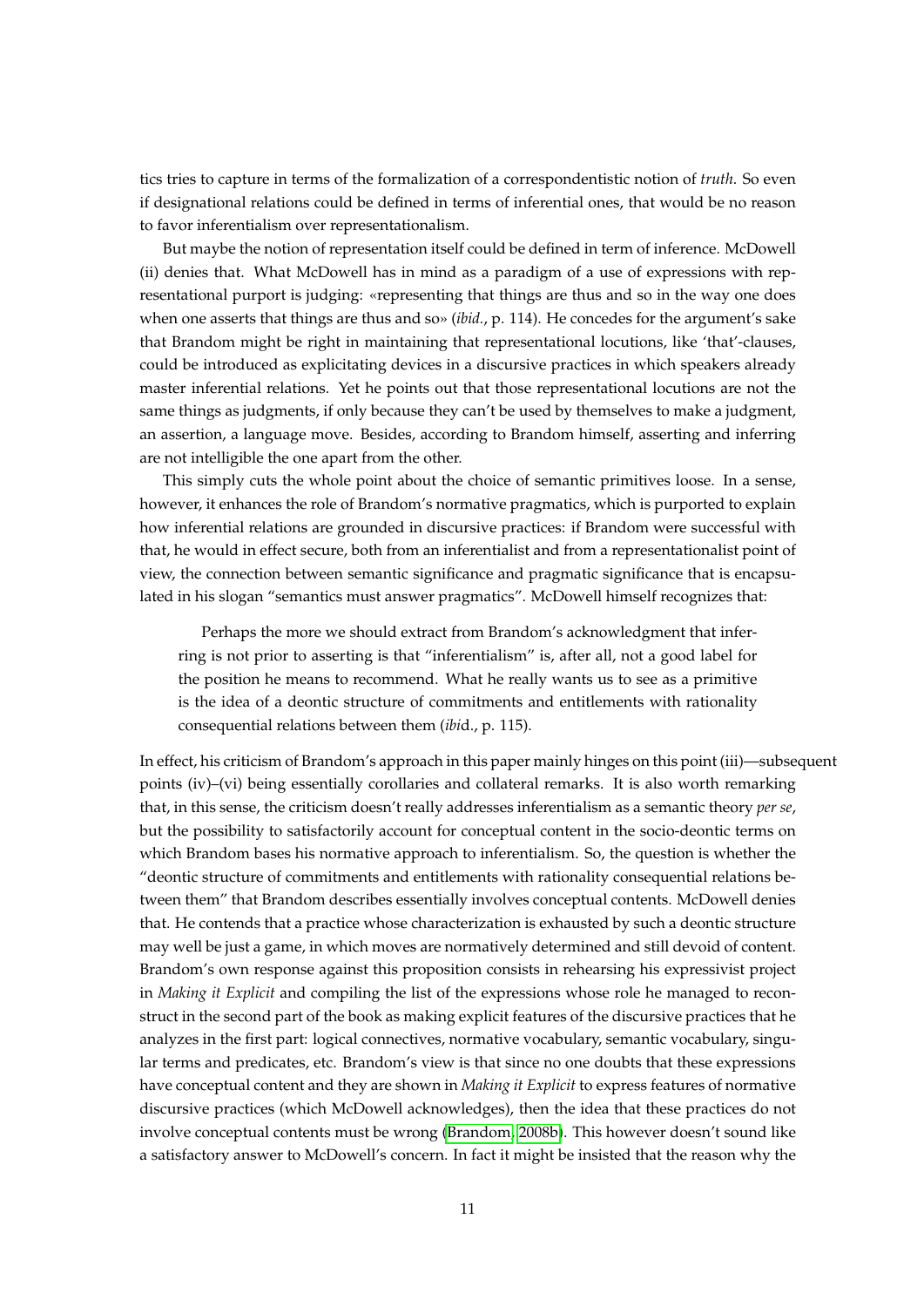linguistic expression that are shown to express features of the discursive practices have conceptual contents is because discursive practices do involve conceptual contents, except Brandom's socio-deontic characterization is not sufficient to provide them with it.

My impression is that in his answer Brandom is intentionally refusing to acknowledge the difference between his and McDowell's notion of conceptual content. In fact, while they both endorse Sellars's normative characterization of conceptual content as what is trafficked in the space of reasons, they differ in the interpretation of his functionalism. To the contrary of Brandom, McDowell believes that a purely functional definition of conceptual content falls short of providing a characterization of its being about how things are in the world. This is why he says that in Brandom's socio-deontic practices it may be not the case «that the behavior has meaning, except in the sense in which, say, chess moves have meaning» [\(McDowell, 2005,](#page-23-6) p. 115). In fact, in McDowell's view chess moves have no meaning because they are not related to the extra-chess world.

It's worth recalling here Sellars's non-relational analysis of meaning statements like ". . . means ..." or "... stands for ...". In the standard Tarskian account these are metalinguistic statements of relations between an expression in the object language on the left-hand side and the object referred to by the metalinguistic expression on the right-hand side. Sellars construes instead what stands on the right as the peculiar use of a linguistic expression as an illustrative sample exhibiting the role that the sampled sort of expressions play in the metalanguage. He typographically singles out such a use by employing dot-quotes: thus, for instance " $\bullet$ cat $\bullet$ " is interpreted as a distributive singular term referring to the expressions that in any given language play the role that "cat" plays in English. The role an expression plays in a language can be functionally determined with respect to the relations it stands to other expressions. These relations in Brandom's normative inferentialism are established by the normative attitudes that discursive practitioners adopt towards each other's linguistic performances and can be represented in terms of inferential relations. In this sense, "«gatto» stands for cat" is to be analyzed as saying that "gatto", in Italian, plays the same role "cat" plays in English. In this sense, again, semantic statements are not relational statements at all: they do not relate expressions to things in the world. To the contrary, they are specialized copular statements, signaling practical properties of use of expressions: thus, for instance, that "gatto" is a •cat•. Of course in this sense, chess moves *do* have meaning: the very same sort of meaning that language moves have.

In the third of his *Woodbridge Lectures*, *Intentionality as a Relation*, McDowell directly tackles this Sellarsian non-relational reading of semantic analysis:

How can a statement that relates an expression only to another expression serve to determine an intentional character associated with the first expression, a role it plays in enabling linguistic acts it occurs in to be determinately directed towards elements in the extra-linguistic reality? [\(McDowell, 1998a,](#page-23-8) p. 478)

McDowell can't accept a non-relational analysis of intentionality: to him, it would be like spoiling good epistemology with bad semantics. In fact the authority of the outer world, to which conceptual contents must answer for their objectivity, is seriously at risk to get lost if contents are treated to be related only with each other. From this point of view, Sellars's transcendental and Brandom's socio-historical perspectives are just frantic strategies to put objectivity back in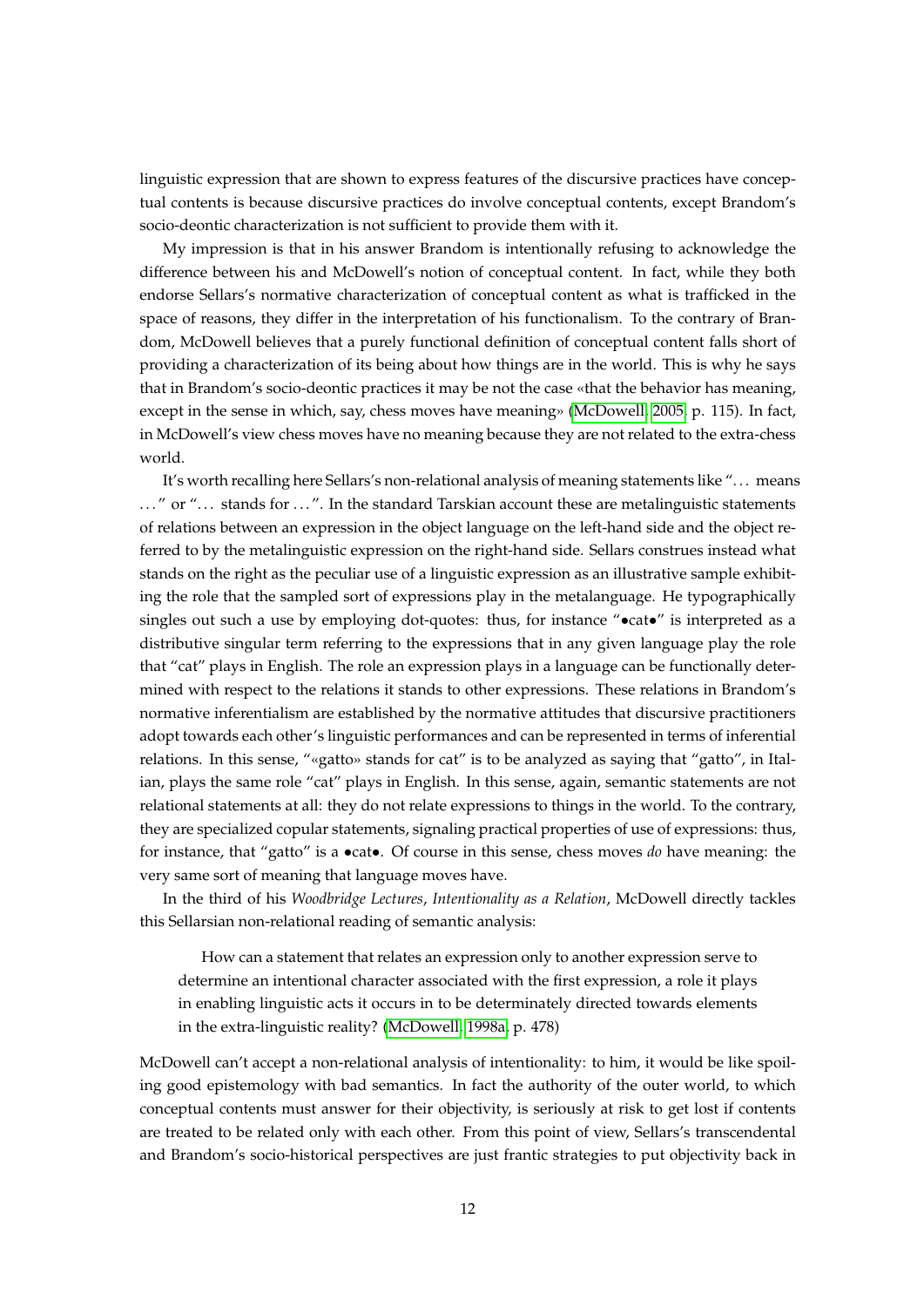the picture.

If my recollection is correct, this first part of McDowell's criticism to Brandom's semantic approach is essentially directed against his strategy to ground conceptual contents on normative discursive practices and to treat intentionality as an expressive side-product of their socio-deontic dynamics. In this sense, however, it does not amount to a rejection much of inferentialism *qua* semantic theory as of Brandom's socio-deontic analysis of conceptual content. Of course the two are deeply intertwined in Brandom's normative inferentialism, but still it is important to mark off precisely the point that McDowell addresses. Semantic analysis is concerned only to the extent that it might support (or at least suggest) wrong approaches to epistemological questions. In this sense, the problem is particularly acute in the case of observational content: here semantic analysis must be consistent with a solution to the epistemological problem of experience, which consists in explaining how we take in how things are.

#### **5 Externalism and default entitlement**

No doubt representationalism fits McDowell's account of conceptual content and his concern with the epistemological problem of experience better than inferentialism. It is important to acknowledge, however, that McDowell does not burden the representationalist semantic analysis with any explanatory task in epistemology. He does not intend the interpretation function to ground an expression's content into what it stands for in the world. That would be a rather twisted exploitation of representational semantics on his part. In model-theoretic semantics, representational relations only make explicit the content of linguistic expressions. The same applies to inferentialist semantics: inferential relations do not ground an expression's content into anything linguistic or non-linguistic, they only make explicit the content of linguistic expressions.

The reason why this point is worth remarking is that it helps to avoid a certain misunderstanding of the paradox of inferentialism we will deal with. Recall that the paradox presented by McDowell consists in the claim that the conceptual content of an observational judgement is not inferentially related to anything but itself. It would be a mistake to read this as the one horn of a dilemma that the inferentialist would be forced to face: either to recognize that inference does not play any substantial role in the semantic analysis of empirical content or to concede that empirical content may receive inferential justification from the empirical realm. Of course the latter option is just off the table for anyone who is enough aware of the pitfalls of the myth of the *given*, while the former amounts to a debacle of the inferentialist project. But the two horns of such dilemma pertain in effect to different problems about empirical content: on the one hand there's the semantic problem of defining the content of observational judgments, on the other hand there is the epistemological problem of grounding an observational judgment's content on what in the world exerts the authority on which its justification must be adjudicated. In fact, the inferentialist is in no sense committed to inference being an epistemological bridge. Just like the representationalist is not committed to representation being any such bridge.

This preamble on the distinction between semantic and epistemological problems of experience is useful as an introduction to the analysis of a second substantial part of McDowell's criticism of inferentialism, in which the risk to confuse the two planes is quite high. The theses that I want to consider are contained in McDowell's *Knowledge and the Internal Revisited* [\(McDowell,](#page-23-1)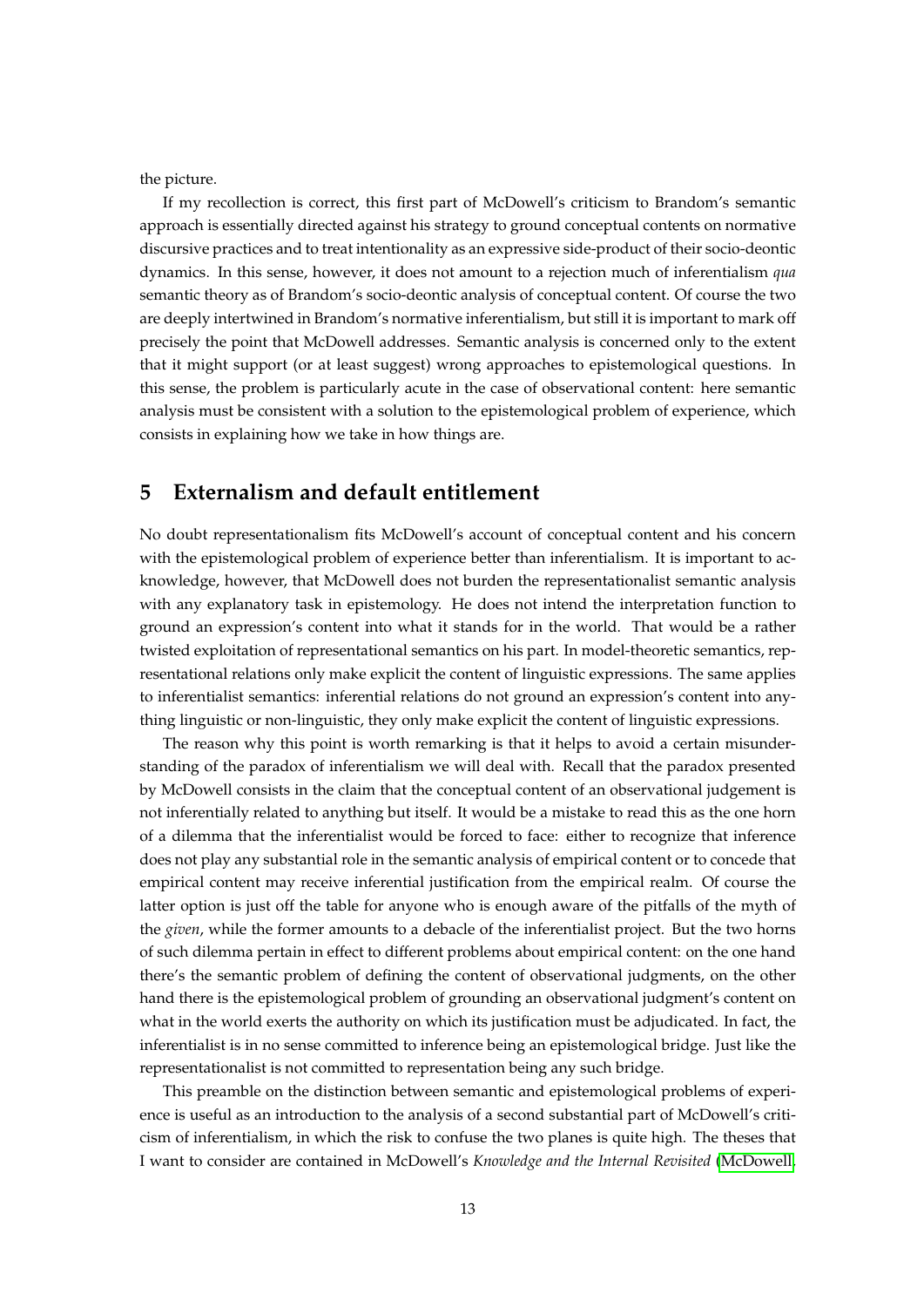[2002\)](#page-23-1), which is basically just a rejoinder to Brandom's comments on his original paper [\(Brandom,](#page-22-1) [1995;](#page-22-1) [McDowell, 1995\)](#page-23-9). There, he deals with the proper place of Sellars's normative characterization of knowledge along the axis of the debate between internalism and externalism. According to Sellars episodes of knowing belong to the space of reasons, in the sense that the notion of knowledge is a normative notion, the deployment of which introduces a framework in which episodes are properly treated as requiring justifications rather than empirical descriptions. But what does a justification amount to? In this regard, it is expedient to keep in mind the traditional platonic definition of knowledge as *justified true belief* (JTB). On the internalism-externalism axis just like on the coherentism-foundationalism one, the notion of the space of reasons seems to introduce a dilemma. On the one horn there's a purely internalist account of empirical knowledge in which justifications spin in the empirical void. Such sort of internalism fails to vindicate the *factivity* of knowledge: if the content *p* is *known*, then it must be *true*. [4](#page-0-0) On the other horn, a stark externalist stance according to which, for instance, the justification for one knowing that there is a pink ice cube in front of one is the empirical fact that there is a pink ice cube in front of one. Such sort of externalism seems to opt out of the very idea of the space of reasons. According to McDowell, however, the dilemma is the result of an unquestioned dualistic proclivity to internalize the space of reasons and to believe that it is in some sense autonomous and detached from the *outer* world. This approach obfuscates the commonsensical truth that «[t]he entitlement consists in the visual availability to her of the fact she would affirm in making that claim» [\(McDowell,](#page-23-1) [2002,](#page-23-1) p. 98). And thus it makes it mysterious how one can be entitled to justify one's perceptual knowledge that there is a pink ice cube in front of one by claiming "I see that there is a pink ice cube in front of me".

When confronted with this picture, on his part, Brandom tries to supply an externalist alternative to the internalization of the space of reasons by mobilizing his social account of discursive practices:

[*C*]*ognitive* locutions such as "knows", which include both factive and warrantive dimensions, can all be understood as standings in a socially articulated space of reasons: standings that incorporate what are with respect to *individual* knowers internal and external epistemic considerations in the form of the distinct *social* perspectives of attributing and undertaking commitments. [\(Brandom, 1995,](#page-22-1) p. 907)

His way to cash out JTB requirements is in terms of his analysis of the speakers' normative statuses in linguistic practices. So, in his view, for *S* to believe that *p* is for *S* to be committed to the content that *p*, and for *S* to be justified in believing that *p* is for *S* to be entitled to the content that *p*. Of course the crux of the analysis concerns the truth requirement. According to Brandom, for *S* to believe truly that *p* is for *S*'s *interpreter* to be committed to *p* herself. Here is where, with the introduction of a second perspective, the social dimension comes directly to the fore. But it is important to acknowledge that the whole analysis is essentially social: the score of commitments and entitlements that constitute deontic statuses is reciprocally kept by discursive practitioners. So to sum up, according to Brandom, the content of a knowledge attribution like "*S* knows that *p*" on the part of an interpreter of *S* is fully unpacked into three parts: (i) the interpreter *attributes*

<sup>&</sup>lt;sup>4</sup>The contrapositive is, to a certain extent, clearer a statement of the principle to grasp: nothing false can be known.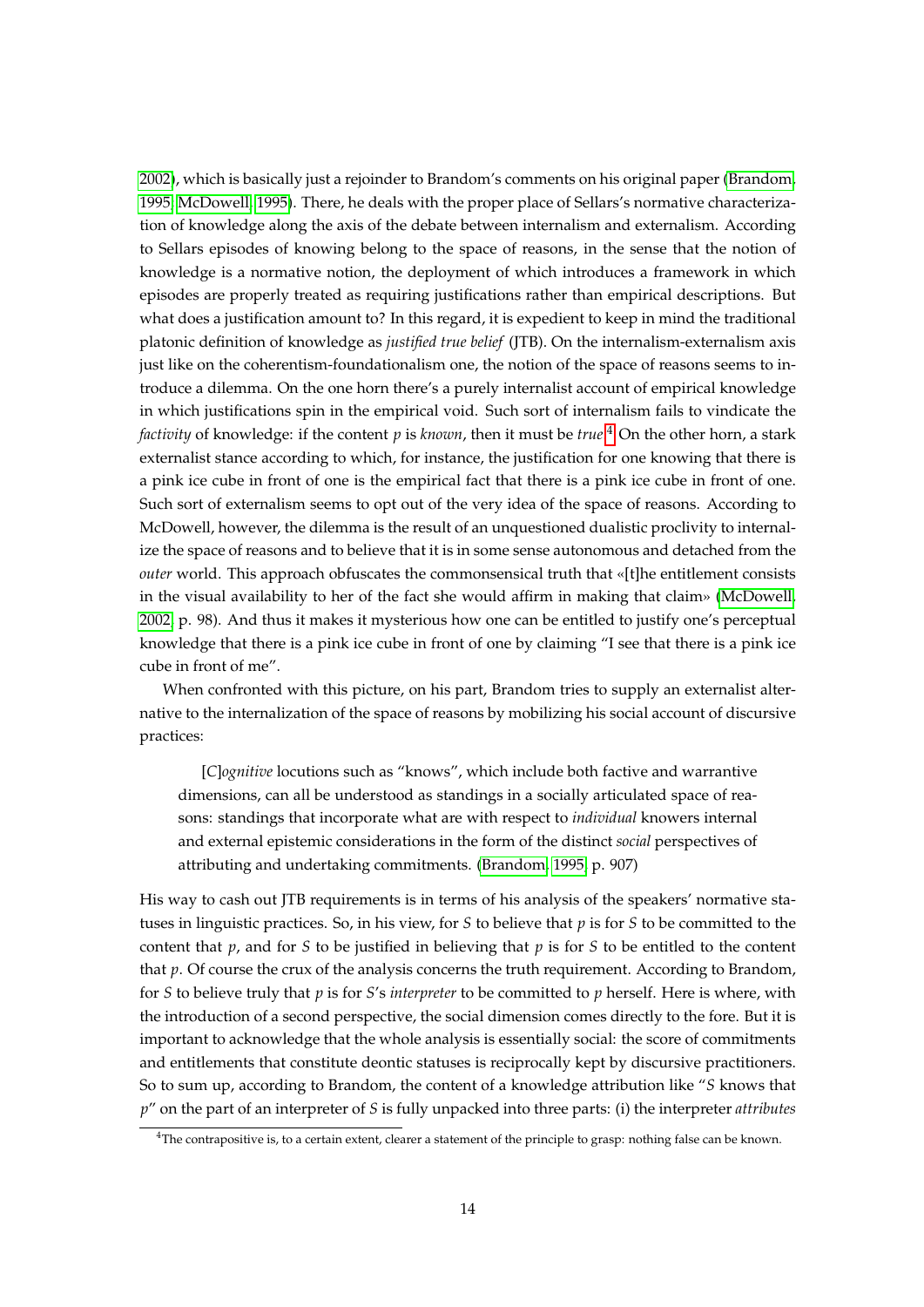to *S* the commitment to *p*, (ii) the interpreter *attributes* to *S* the entitlement to *p* and (iii) the interpreter *acknowledges* herself the commitment to *p*.

[McDowell](#page-23-1) [\(2002\)](#page-23-1) protests against this deployment of social perspectives in order to characterize epistemic entitlement. First, in his view, Brandom's attempt to fulfill the JTB requirements through the interplay between a knower and an interpreter shares just the internalizing proclivity that he criticized in the first place, to the extent that Brandom doesn't conceive the knower's entitlement (ii) to be sufficient to guarantee truth (iii) and advocates for the necessity of a mediating element, provided by the interpreter's commitment, that is not at the knower's disposal. Second, on Brandom's analysis entitlement (ii) is also externalized on the social framework, in the sense that it is attributed to the knower by a scorekeeper. This, as Brandom puts it, allows for the possibility of being justified while not being able to justify. As we have seen in Section 2, Brandom explicitly admits that an episode may be one of knowledge even if the knower herself is not able to draw the inferences that would justify her knowledge, provided that such inferences can be drawn by the interpreter who keeps her score.

Patently, the whole discussion gravitates around the interpretation of the notion of entitlement. While both Brandom and McDowell recognize that a knower's entitlement does not depend only on herself, they disagree about the status a knower acquires by being entitled to her beliefs. On Brandom's view entitlement is essentially perspectival (even when it is ascribed to oneself), therefore it does not guarantee *per se* the objectivity of the correctness of concept application. McDowell considers such a defeasible entitlement as no entitlement at all, just because it does not provide objective justification. The distinction between a semantic and an epistemological problem of experience, however, allows to contemplate the possibility that they might be both right. Brandom's notion of entitlement is essentially semantic: according to his pragmatic analysis of discursive practices, entitlements and commitments constitute the attitude-dependent normative statuses that are established by discursive practitioners and that define the pragmatic content of the linguistic expressions they deploy. McDowell's notion of entitlement is thoroughly epistemic: it characterizes the status of being justified in entertaining empirical knowledge. $5$  Let me try to shed some light on the point by means of an example.

Let us consider a certain John (maybe a necktie seller) who is at the shooting range shooting clay pigeons. For the sake of the example let's consider "to shoot" as a resultative verb, just like "to see": in a episode of shooting something is shot down. Now, suppose also that John is quite good at shooting clay pigeons, and yet sometimes he fails. When he misses the clay pigeon, his shooting capacities fail, they are not actualized: the clay pigeon is not shot down. In Sellars's deceptive jargon, in that case the shooting would be just an *ostensible* shooting. In fact, there is no shooting at all. Similarly, McDowell's disjunctivism suggests that a case of mere ostensible seeing is no seeing at all, in the sense that the conceptual capacities that would be actualized in an episode of seeing to return empirical knowledge of what is seen are not in fact actualized *in the same way* in a case of perceptual mistake.

Let us suppose now that John is back at the shooting range on a windy day. Unbeknownst to

<sup>5</sup>Of course there is no misunderstanding on this point on these authors' part: they know what they are doing just too well. Brandom is pushing the idea that epistemological problems have a "soft underbelly" to be accounted for (cp. [Brandom, 2002a,](#page-22-2) p. 23). In fact, his story about the objectivity of conceptual content has to be found not in his two-ply account of observational reports, but in his analysis of German idealism. McDowell instead, in his debate with Brandom, is trying precisely not to be enrolled in his Hegelian ranks (cp. [McDowell, 2002,](#page-23-1) 98).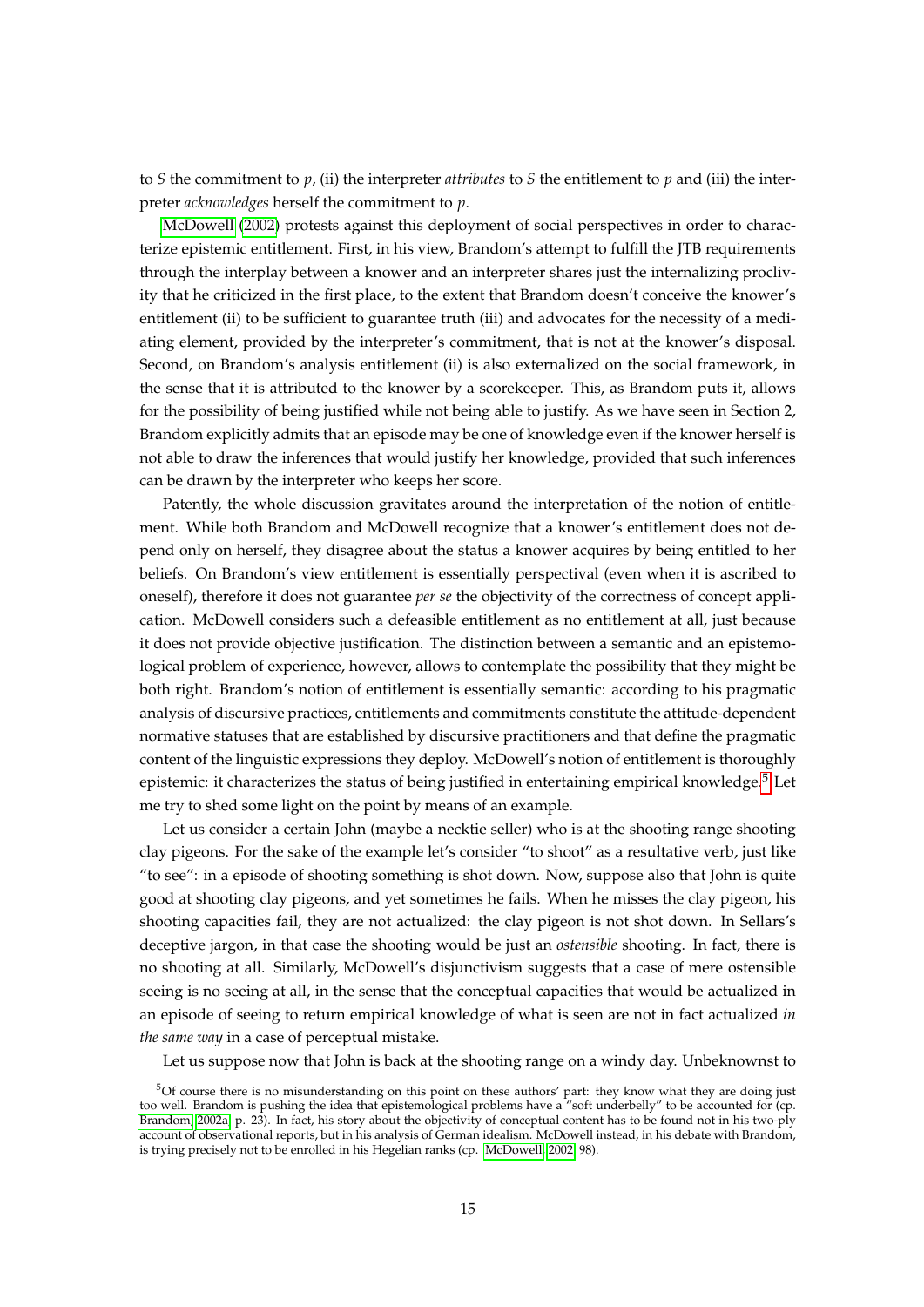him the range operator substitutes clay pigeons with real ones, which however happen to fly just on the same trajectory of the clays. Then, when John performs his shooting, he shoots down the poor animals. How can he do that? Is his ability to shoot clay pigeons the same as his ability to shoot real ones, just like his ability to shoot green clay pigeons is the same as his ability to shoot orange ones? Let now the cruel man be caught and get what he deserves. Clay pigeons are put back in their places and John goes for his shootings again. He now misses almost every time. Let us suppose that in fact clay pigeons, as opposed to real ones, fly with a certain spin which interacts in certain ways with the wind, thus producing certain modifications in their trajectories. John doesn't know how to deal with that and he misses clay pigeons in windy conditions. In a sense, it would be correct to say that John doesn't really have the capacity to shoot clay pigeons. *Which* capacity does he have then? [6](#page-0-0)

Again, this is not a ballistic (or, *mutatis mutandis*, an epistemological) problem, but a semantic one. It is not a problem that McDowell doesn't see, but it is one that he is not really concerned with. As he makes clear in plenty of occasions, he is committed to the idea that the possession of conceptual capacities is acquired by being taught to take part in the social practices in which those capacities are exerted and concepts applied (cp. [McDowell, 2002,](#page-23-1) pp. 104–105). He just doesn't see how this could provide any answer to the epistemological problem of experience he is concerned with.[7](#page-0-0) Still, the problem of the determination of conceptual contents is an interesting one. As far as concept-use is concerned, representationalism tends to harmonize with the Carnapian two-step analysis famously criticized by Quine: first concepts are grasped and then they are applied. In such a picture the problem of how conceptual contents are determined is clearly distinguished from the problem of whether they are applied correctly. To the contrary, inferentialism, at least in Brandom's normative version, runs together the processes of determination and application of conceptual contents. The latter are established by the normative attitudes that discursive practitioners take towards each other with respect to their moves. Of course, semantic analysis is to be understood as representing the conditions for the correct application of conceptual contents. This must be true for both representationalism and inferentialism. Yet, in normative inferentialism, since conceptual contents are attitude-dependent, one's entitlement to the application of a conceptual content is intrinsically defeasible. Moreover, since conceptual contents are represented in functional terms as roles in the web of inferential relations that express the normative relations established by discursive practitioners, there is a clear way to account for such a defeasibility directly on the semantic plan in terms of defeasible inferences.

<sup>6</sup>Of course it's easy to adapt the example to the case of empirical knowledge. In fact, Sellars's original example of the tie shop in section III of *Empiricism and the Philosophy of Mind* would do the job just as well. The reason why I didn't pick an epistemic example in the first place is because it might have suggested that this point should count somehow against McDowell's theory of experience. It does not. In the case of shooting clay pigeons there are some capacities that are actualized and many others that are not. An episode of shooting clay pigeons in which a clay pigeon is not shot down is not, in fact, an episode of shooting clay pigeons, just like an episode of seeing a pink ice cube in which a pink ice cube is not taken in in perceptual experience is not an episode of seeing. Hence, there is no question that John can justify the fact that he shot down a clay pidgeon by claiming that "I shot a clay pigeon". The point of the example is rather to raise a different sort of question, a question about the determination of the episode's content.

 $7$ The failure to distinguish between these two sorts of problems may engender the misunderstanding that the debate between Brandom and McDowell on experience is to be construed as hinging on the distinction between a social and an individualistic approach. In effect, Brandom explicitly charges McDowell of individualism [\(Brandom, 1995,](#page-22-1) pp. 904–908). But again his concern is mostly semantic, along the lines of Wittgenstein's objection to the idea of a private language: he accuses McDowell of individualizing the space of reasons and transforming it into something private, impervious to the normative analysis of conceptual content that he endorses. McDowell, on his part, is concerned instead with the epistemological entitlement of a concept user to empirical knowledge.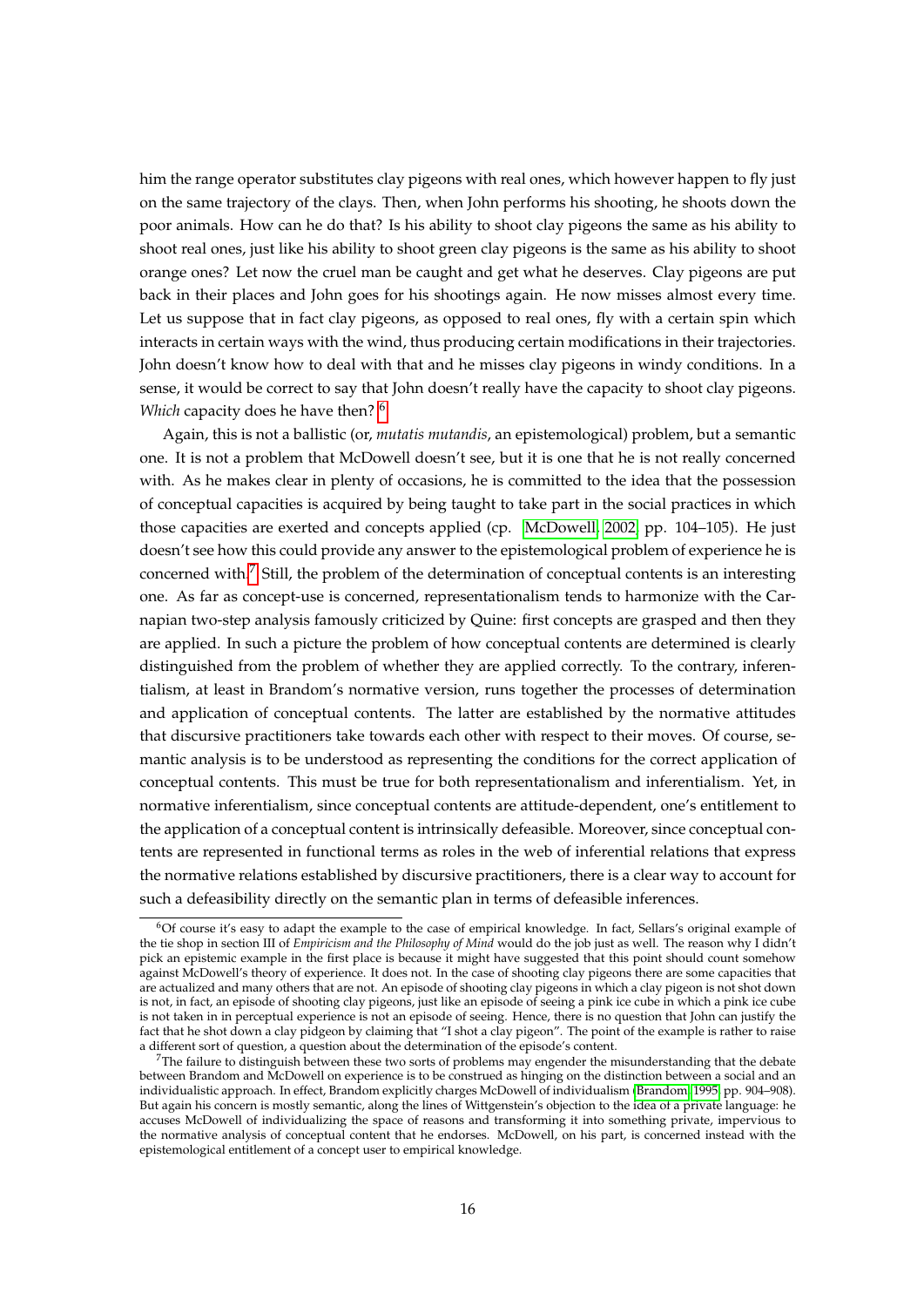### <span id="page-16-0"></span>**6 A few logical remarks on defeasibility**

As we have seen, in McDowell's view the justificatory role of an observational report can only be played by the fact it reports. But the justification a fact provides is not of the inferential sort. The content of an observational report is inferentially related to nothing: the only sense in which inferential relations could come into play in this picture is by connecting the content with itself. Let's now assume for the sake of the argument that McDowell's account of empirical content is correct. That implies that Brandom's two-ply account has to be rejected as a rival epistemological explanation. However, this is actually a relatively cheap move from an inferentialist perspective, since McDowell's theory is not really much committing on the semantic side. Let us now look back at the paradox of inferentialism pinpointed by McDowell from the point of view of the semantic problem of experience. Recall that the paradox amounts to the remark that the only content in virtue of which an observational judgment has its standing in the space of reason is the content of the judgment itself, so that the only inference involved in its determination would be:

#### *p*, therefore *p*

To begin with, I would say that rather than a "stuttering" form of inference, this is a quite respectable instance of the *identity axiom*. No matter how trivial it might sound, in many calculi this is necessary to define the deducibility relation that is intended to be formalized. Let us ask however how trivial it actually is from the inferentialist perspective.

In effect, logicians know that in the neighborhood of the identity axiom lies another sort of paradoxes. These affect the classical formalization of the conditionals in terms of *material implication.* A formula whose principal connective is a material implication,  $\phi \to \psi$ , is true for any combination of the truth values of the component formulas,  $\phi$  and  $\psi$ , except in the case in which the antecedent is true and the consequent is false. Of course, this semantic definition of the implication connective validates the identity axiom, but it also validates more controversial formulas, as for example  $\phi \to \psi \to \phi$  or  $\psi \to \phi \to \phi$ . The reason why some logicians view these as problematic is that they don't seem to express any interesting relation of entailment between the premisses and the conclusions.[8](#page-0-0) To accept them is to accept the following arguments, for instance, as valid:

If there is a pink ice cube in front of one, then if McDowell is the author of *Making it Explicit* then there is a pink ice cube in front of one.

If Brandom lives in Pisa, then if there is a pink ice cube in front of one then there is a pink ice cube in front of one.

These formulas are known as "paradoxes of material implication", and the problem they raise is quite distinct from the paradox of inferentialism that we are considering. Nonetheless there are some interesting relations between them that can be highlighted by looking at how the paradoxes of material implication are generated from a proof-theoretical point of view.

It is common for a proof system to have a deduction theorem that relates its deduction relation with a connective of implication. Thus, let a proof system **P** be a couple  $\langle Fm, \vdash \rangle$ , where *Fm* is a set

<sup>8</sup>As it is well known, this approach to the analysis of implication and entailment was pioneered by C.I. Lewis and led to the modern systems of modal logics. Later, the same vein has been exploited to develop relevant logics. For a *locus classicus* of the discussion on the paradoxes of implication see [\(Anderson and Belnap, 1975\)](#page-22-3), in particular §1.1 and §5.1.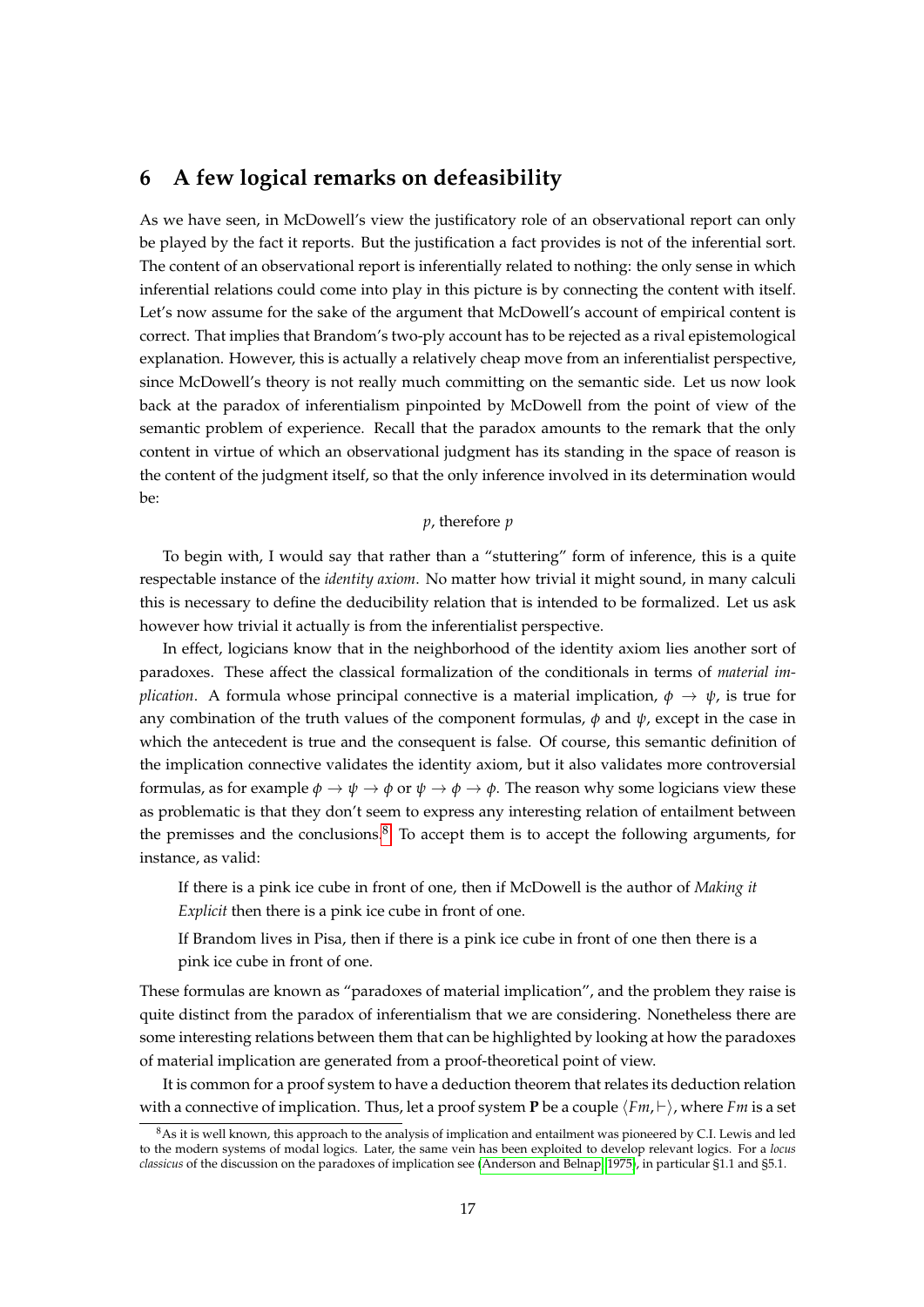of well formed formulas of a given language L (containing a connective "→") and `⊆ *Fm* × *Fm* a relation on *Fm*. Let also Γ, ∆ be sets of formulas in *Fm*, and *φ*,*ψ*,*χ* be formulas in *Fm*. Then the deduction theorem for **P** can be expressed as follows:

#### **Deduction Theorem.**  $\Gamma$ ,  $\phi \vdash \psi$  iff  $\Gamma \vdash \phi \rightarrow \psi$

The deduction theorem essentially states that relations of deduction among formulas in *Fm* can be made explicit as implicative formulas. And *viceversa*.

Classical proof systems also have another interesting property that characterizes monotonic reasoning:

#### **Monotonicity.** If  $\Gamma \vdash \phi$  and  $\Gamma \subseteq \Delta$ , then  $\Delta \vdash \phi$

Monotonicity states that if a relation of deduction is valid, the addition of extra premisses does not invalidate it.

Clearly, these properties together with the identity axiom generate the paradoxes of implication:

|     | $(1)$ $\vdash \phi \rightarrow \phi$                | Ax.         |
|-----|-----------------------------------------------------|-------------|
| (2) | $\phi \vdash \phi$                                  | 1, Ded. Th. |
|     | (3) $\psi, \phi \vdash \phi$                        | 2, Mon.     |
| (4) | $\phi \vdash \psi \rightarrow \phi$                 | 3, Ded. Th. |
|     | (5) $\vdash \phi \rightarrow \psi \rightarrow \phi$ | 4, Ded. Th. |

Similarly, for  $\psi \to \phi \to \phi$  by applying commutativity in the premisses of the deduction relation.

Among the ingredients blent together here, the most obvious suspect for spoiling the recipe is monotonicity. In effect, with the exception of certain highly specialized fields like mathematics, monotonic reasoning is anything but evidently sound. Our everyday reasoning is essentially non-monotonic: adding premisses does make a huge difference as for the validity of an inference. Just to stick to our examples, consider:

If John shoots a clay pigeon, then a clay pigeon is shot down.

If John shoots a clay pigeon on a windy day, then a clay pigeon is shot down.

Nothing seems to guarantee that if the first inference is valid, then the second one must be valid too. To the contrary, our previous example just shows a case in which the former is valid and the latter fails. In order to cope with these intuitions, proof systems have been developed that lack the property of monotonicity.<sup>[9](#page-0-0)</sup>

There is however another less noticeable responsible for the derivation of the paradoxes of implication from the axiom of identity. In effect, it is somehow hidden in the deduction theorem

 $9$ Non-monotonic logics are a wide and varied family, for failure of monotonicity can be obtained in a number of ways. Relevant logics for instance are *in a sense* non-monotonic since they reject the rule of weakening (or thinning): Γ ` ∆ ⇒ *φ*, Γ ` ∆. This is known as a structural rule of Gentzen's sequent calculus for classical logic **LK** and intuitionistic logic **LJ**. Systems that reject any of the structural rules are known as *substructural* logics. In this sense relevant logics can be construed as substructural logics. There are other substructural logics that reject weakening, like linear logic or Lambek calculus. These are non-monotonic in the same sense as relevance logic. For a presentation of substructural logics see [\(Restall, 2000\)](#page-23-10). All these logics are contained in classical logic in the sense that any substructural consequence of a set of formulas is also a classical consequence, but not *viceversa*. However, non-monotonicity has been thoroughly explored also in another direction, by weakening the Tarskian properties of the classical consequence relation and obtaining relations that extend the set of consequences that can be drawn from a set of formulas beyond classically valid ones. In this sense, these non-monotonic logics are said *supraclassical*. For a comprehensive review of non-monotonic supra-classical logics see [\(Makinson, 2005\)](#page-23-11).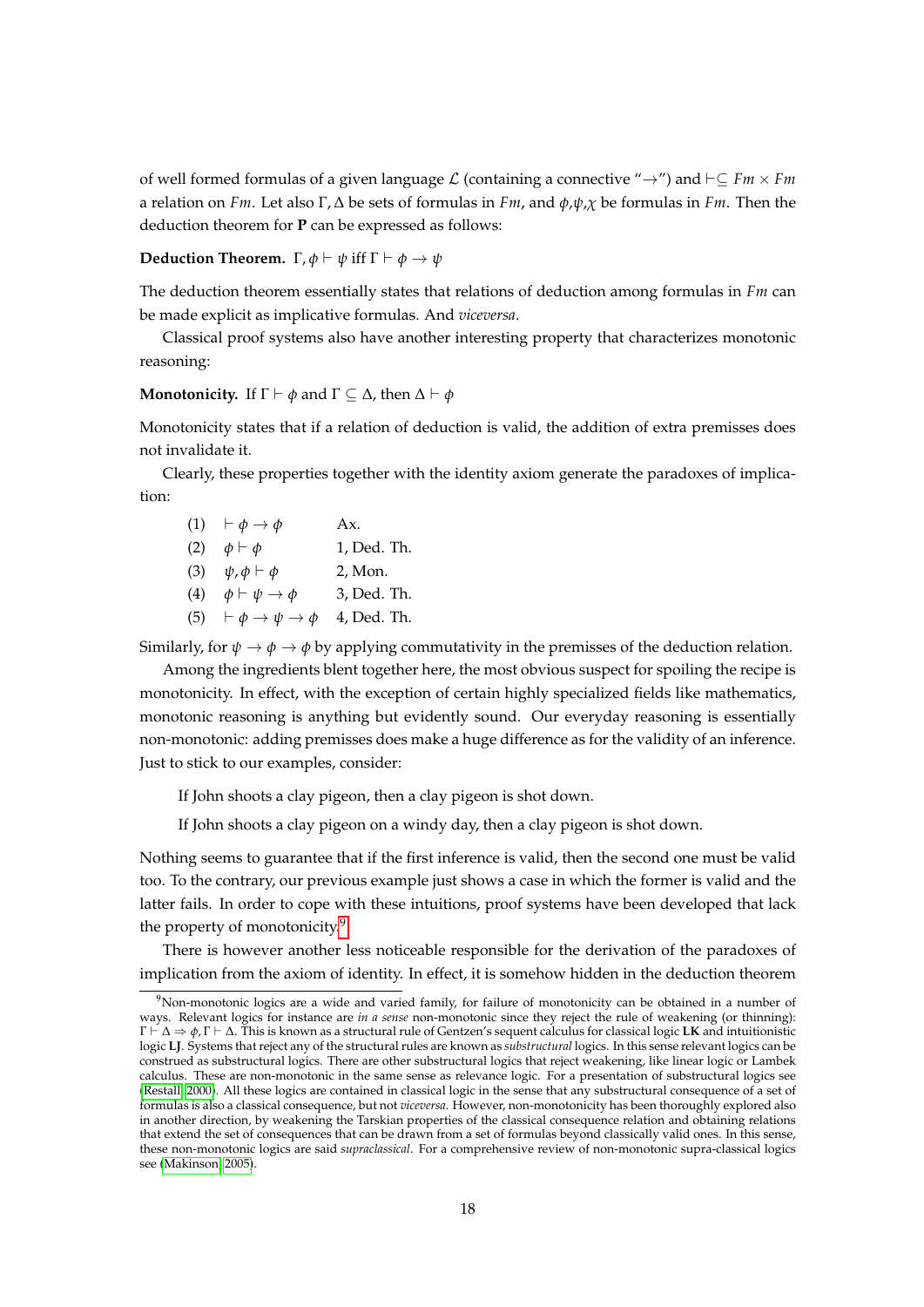and it takes some algebraic elaboration to bring it into plain view. Let  $\mathfrak{A} = \langle A, \leq \rangle$  be the *Lindenbaum Algebra* determined by the set of theorems of the system **P**. In algebraic semantics it is usual to interpret entailment in terms of the ordering relation "≤". Thus, if the deduction theorem is valid for **P**, it is easy to show that  $\mathfrak A$  has the following property of residuation:<sup>[10](#page-0-0)</sup>

#### **Right Residuation.**  $\phi \land \psi \leq \chi$  iff  $\psi \leq \phi \rightarrow \chi$

Residuation shows that there is an interesting relation in  $\mathfrak A$  between the algebraic operators that interpret conjunction and implication. In algebra, " $\phi \rightarrow \chi$ " is called the *right residual* of  $\chi$  by  $\phi$ : it can be thought as what remains of  $\chi$  after " $\rightarrow$ -ing" it by  $\phi$ .<sup>[11](#page-0-0)</sup> In algebraic semantics it is common to think of implication as a right residual because this guarantees certain basic properties. In fact, it follows from *Right Residuation* that

$$
\phi \land \phi \to \chi \leq \chi
$$

The conjunction of two formulas *φ* and *ψ* instead is usually represented as the *greatest lower bound* of their interpretants, i.e. the greatest  $x \in A$  such that  $x \leq \phi$  and  $x \leq \psi$ . That also makes some standard properties of conjunction valid, such as:

> if  $\Gamma \vdash \phi$  and  $\Gamma \vdash \psi$  then  $\Gamma \vdash \phi \land \psi$ if  $Γ$   $\vdash$   $ϕ \land ψ$  then  $Γ$   $\vdash$   $ϕ$  and  $Γ$   $\vdash$   $ψ$

Let us ask now what would happen if the operator right-residuated by implication does not represent conjunction. Let us suppose in other words that there is another binary logical operator that binds premises together and that is related to implication in the way residuation laws prescribe, but doesn't behave like conjunction.<sup>[12](#page-0-0)</sup> Let us call it *fusion* and let us denote it by "∘". So, conjunction and fusion are two ways to take contents together and are differently related with implication and inferential relations:<sup>[13](#page-0-0)</sup> from an inferentialist point of view this means that they make explicit two different ways to define inferential roles and thus ultimately conceptual contents. The interaction of these two inferential perspectives may well produce defeasible inferences. A good way to see how that happens is to consider a four-valued algebraic semantics for a logic that contains such two inferential perspectives. Thus, consider the following Hasse diagram:

 $10$ In the following, members of  $A$  and the operators defined on them will be indicated with the same notation as the formulas of *Fm* and the operators in the system **P** that they interpret.

<sup>&</sup>lt;sup>11</sup>In the algebra of arithmetics, for instance, where conjunction is multiplication, the residual is what remains of  $\chi$  after *dividing* it by  $\phi$ : in fact,  $\phi \times \psi = \chi$  iff  $\psi = \chi \backslash \phi$ .

<sup>12</sup>A similar strategy has been applied for relevant logics: see [\(Dunn, 1973;](#page-23-12) [Mints, 1976\)](#page-23-13).

 $13A$  right residual for conjunction might be added as well to complete the picture, but that does not really add anything relevant to the point being made here.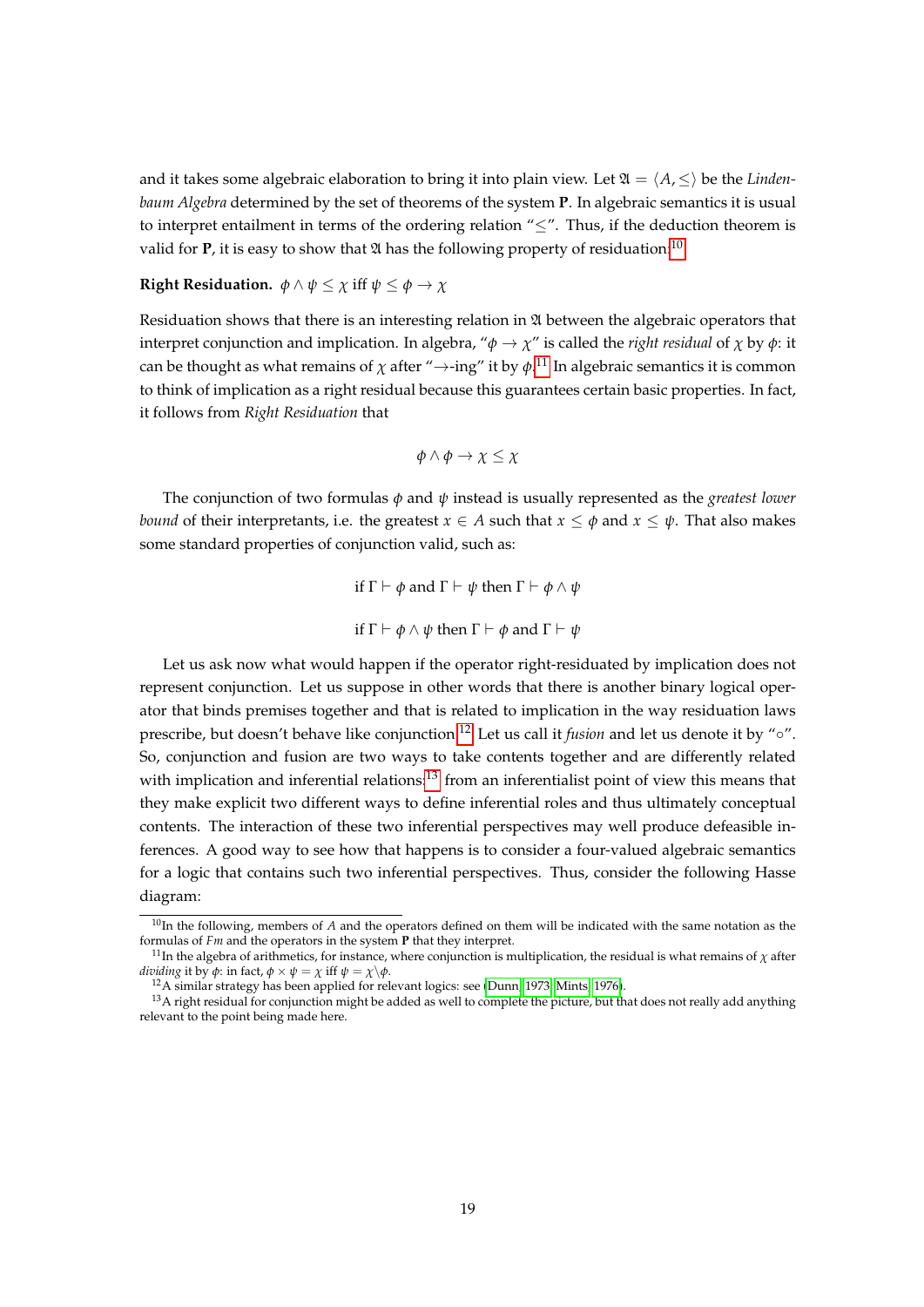

<span id="page-19-0"></span>The algebraic structure pictured in Figure [1](#page-19-0) is a bilattice  $\mathfrak{B}.^{14}$  $\mathfrak{B}.^{14}$  $\mathfrak{B}.^{14}$  A bilattice can be seen as a doubly partially ordered set, thus  $\mathfrak{B} = \langle B, \leq_1, \leq_2 \rangle$ . In this sense,  $\mathfrak{B}$  can be read as follows: nodes are ordered from bottom to top according to  $\leq_1$  and from left to right according to  $\leq_2$ . Intuitively, a bilattice-based algebraic semantics is just suitable to represent a logic in which two inferential perspectives interact. Let us consider  $\mathfrak B$  as representing the algebra of a four valued semantics for such a logic. Let  $\leq_1$  represent the inferential perspective determined by conjunction, and  $\leq_2$ the inferential perspective determined by fusion: in more formal terms, given that  $\mathfrak B$  is a bilattice, for any  $x, y \in B$  let

$$
x \leq_1 y \text{ iff } x \wedge y = x
$$

$$
x \leq_2 y \text{ iff } x \circ y = x
$$

Let the algebraic equivalent of conjunction and fusion be both greatest lower bounds with respect to their order. Thus, for example,  $0 \wedge 1 = F$  and  $T \circ F = 0$ . That is easy to read off from Figure [1.](#page-19-0)

This algebraic semantics allows to see what happens when reasoning is performed while two inferential perspectives interact. Let us define again, standardly, entailment in terms of the ordering relation  $\leq_1$ , and let us consider, for instance, just the paradoxes of material material implication. Recall that the problematic steps are (i) the move from  $\phi \vdash \phi$  to  $\psi, \phi \vdash \phi$  and then (ii) the move to  $\phi \vdash \psi \rightarrow \phi$ . First consider move (ii). For it to be valid in the present semantics the coma that takes premises together on the left of the turnstile can't be interpreted in terms of conjunction. In fact we have stipulated that implication is the right residual of fusion. But then move (i) turns out to be problematic. In fact, while  $\phi \land \psi \leq_1 \phi$  is always valid,  $\phi \circ \psi \leq_1 \phi$  could fail. For a counterexample just consider the case in which  $\phi$  is *F* and  $\psi$  is *T*: then  $\phi \circ \psi$  is 0, and 0 is greater than *F*.

At this point it is worth pausing to sum up the line of thought pursued in this section. These brief remarks are intended to suggest that if the notion of defeasible entitlement is considered from a logical point of view, it unveils a number of deep and interesting questions about the structure of the inferential relations that are involved in defeasible reasoning. A paradigmatic example of this sort of reasoning is just empirical reasoning. In this sense, the paradoxical ring resonating around McDowell's analysis of the inferentialist account of the content of observational judgments is illusory. In fact, even an apparently trivial principle like the identity axiom may have profound consequences in the inferential behavior of the different systems to which it may belong. These consequences are of the utmost importance to the inferentialist, because they dramatically affect the inferential relations that are construed as defining conceptual contents.

<sup>&</sup>lt;sup>14</sup>The study of bilattices in algebraic semantics was originally introduced by [Ginsberg](#page-23-14) [\(1988\)](#page-23-14) and later developed and systematized in [\(Fitting, 1990;](#page-23-15) [Avron, 1996\)](#page-22-4).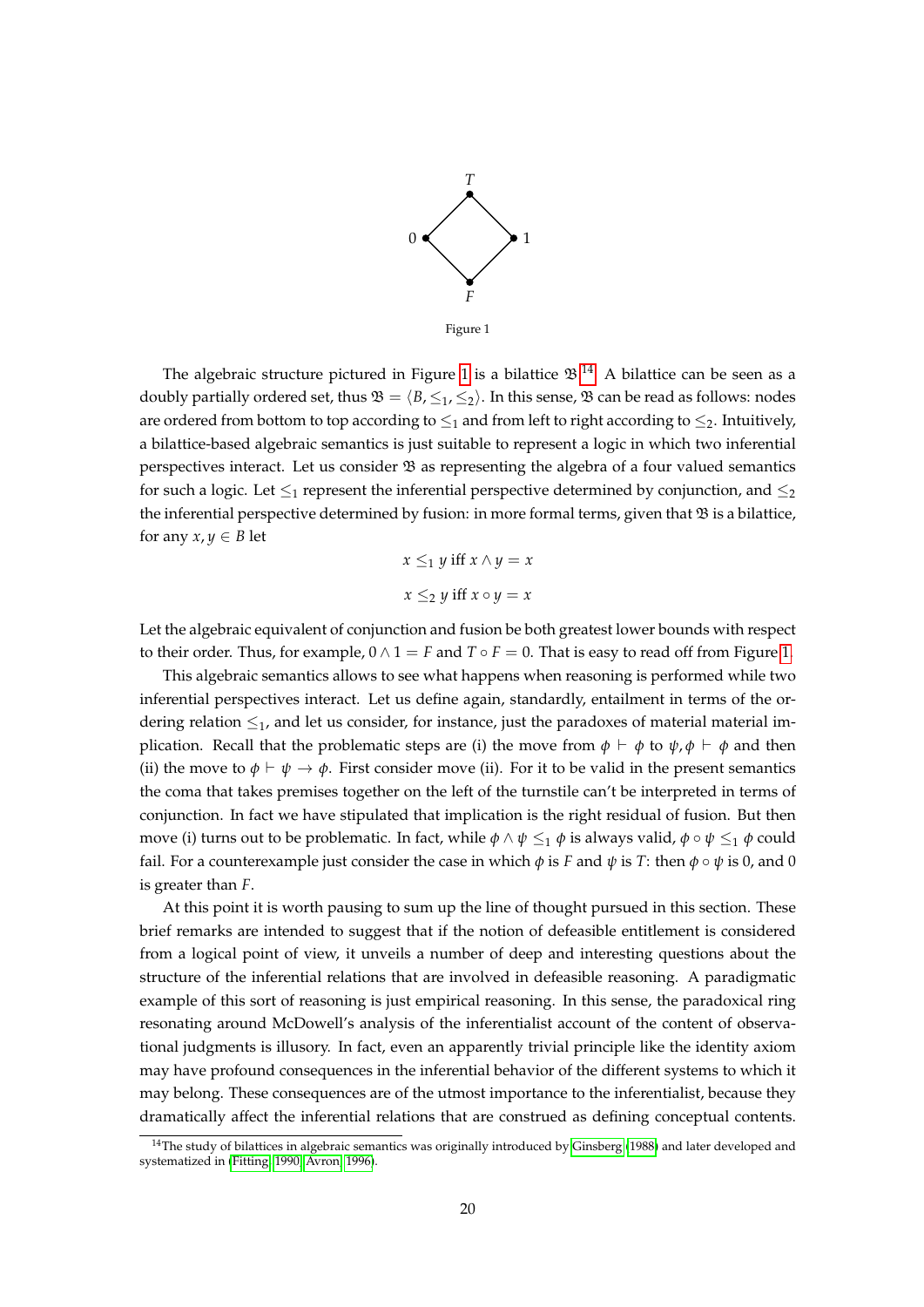In particular, the role of non-monotonicity has to be reconsidered when a semantic approach is adopted.

### **7 Defeasibility and the articulation of conceptual content**

Non-monotonic inferences are clearly defeasible, but there are several ways to construe their defeasibility. In an epistemological sense, defeasibility is usually explained in terms of partial information. Thus, non-monotonic inferences are construed as representing reasoning from a somehow epistemically defective knowledge base, so that the addition of new information may not only allow for new inferences to be drawn, but also invalidate inferences drawn before. The inferentialist, however, may also read defeasibility in a semantic sense. If contents are defined as inferential roles then defeasible inferences determine contents that vary dynamically by interacting with other contents in different contexts. It is important to acknowledge that in this reading what varies is not the definition of conceptual contents, but the contents themselves. From a technical point of view, the main difference between the epistemological and the semantic interpretation concerns the account of the defeased inference. Notice that, for an inference to be defeased, it must had been valid in some context. So, for instance, the inference "If John shoots a clay pigeon, a clay pigeon is shot down" is valid in the context in which it is originally drawn. Such a context does not include the content that results from the combination of the content "John shoots a clay pigeon" and the content "it's a windy day". In fact a context that contains such a combination invalidates the inference. Of course there are a lot of ways in which these intuitive notions of context and combination of contents can be formalized, but in general an inference can be said to be defeasible in this sense if it is valid in some but not in every context. An inference being defeased in a given context does not tell against the validity of the inference in other contexts.

Things change if contexts are organized into some preferential order. Then, if an inference is defeased in a *better* context we tend to look at it as somehow defective. That is exactly what happens in the epistemological interpretation of defeasibility, in which contexts are ordered according to the amount of information that is available in each of them. In such framework, it is reasonable to point out, along with McDowell, that if an inference can be defeased in a better epistemic context then it is not *really* valid after all. Let us consider a classical epistemic example. Thus, let us suppose that John sees a lit candle in front of himself in a dark room and reports "there is a lit candle in front of me". Suppose however that, unbeknownst to him, he is facing a mirror reflecting the light of a candle that is positioned behind his back where he can't see it. Suppose also that Mary knows of the mirror. Is John entitled, in his perspective, to the claim that there is a lit candle in front of him? And is he entitled to it, in Mary's perspective? Clearly, one is willing to say that John only *believes* to be entitled while he actually is not. This is because Mary's perspective is *epistemically* privileged. Among other things, that also means that if John were in Mary's perspective he would not endorse his report himself. There is nothing wrong with this analysis. The point, however, is that it is not obvious at all how contexts should be ordered on a semantic interpretation of defeasible inferences.

Indeed there are two senses in which inferential relations can be construed as defeasible from an inferentialist point of view. They correspond to the two ways in which the generation of the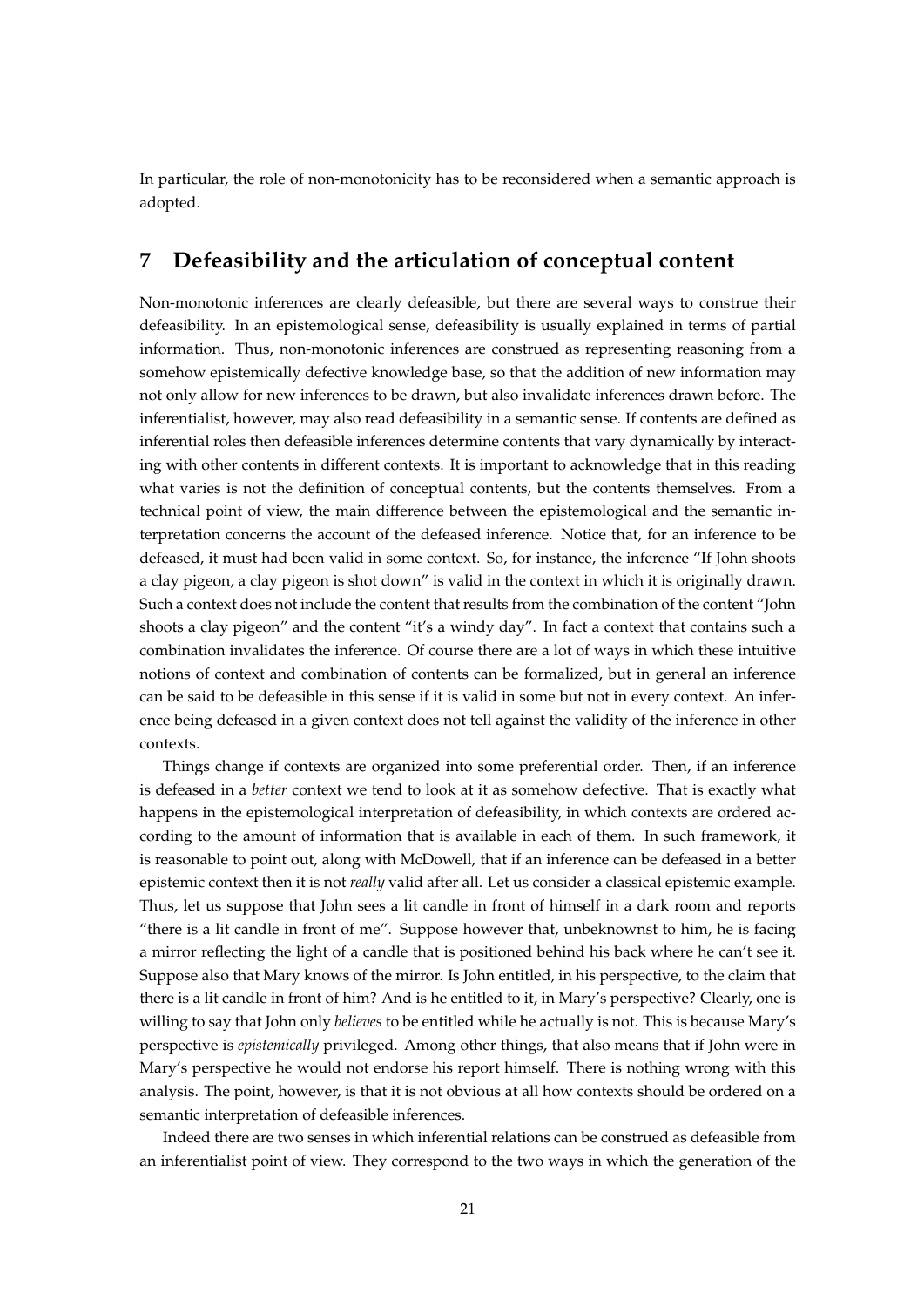paradoxes of implication can be blocked that have been pointed out in Section [6.](#page-16-0) First, it could be argued that the inferential relations that define certain conceptual contents are intrinsically defeasible. This is all but a preposterous idea. Empirical concepts, as they have been molded by the rise of modern science, just provide a paradigmatic example. These concepts are embedded in a network of nomological relations whose validity essentially involves a number of potential defeasors. Thus Galileo, for instance, came to define the law that describes the behavior of fallen objects in gravity fields just by abstracting from potential defeasors like friction. In general, which potential defeasors are *relevant* to the validity of nomological inferences depends on the context in which the concept that they define is applied. Brandom's analysis of observational reports can be read as hinging just on this idea. In fact, part of the inferential content of the empirical concepts that are applied in an observational judgment deals with the reliability inferences that allow to infer the truth of the report from the reporter's dispositions to differentially respond to certain stimuli with certain pieces of linguistic behavior. So John, in the example here above, reacts to a certain stimulation of his retina by uttering "there is a lit candle in front of me", and, from the fact that he is a reliable observer of lit candles, draws the conclusion that there is in effect a lit candle in front of him. Such reliability inferences are defeasible: the reporter could be in anomalous perceptual conditions, she could be deceived, disabled, drugged, etc. Yet, such defeasible inferences define the content of the empirical concept applied in the reporter's judgment. In this sense, as far as the determination of which concept is applied in the report, it doesn't matter whom the reliability inference is performed by, whether by John or by Mary [\(Brandom, 2008a,](#page-23-16) pp. 102ff).<sup>[15](#page-0-0)</sup>

A second sense in which the inferential relations that define conceptual contents can be construed as defeasible in the framework of Brandom's normative inferentialism deals with the interaction between the different perspectives of the discursive practitioners who keep each other's deontic score of commitments and entitlements. Brandom's normative analysis of discursive practices is perspectival through and through: each practitioner keeps the score of her peers in the context of her additional commitments. And of course there is no privileged perspective, so that the inferential relations that the scorekeepers' deontic attitudes establish are defeasible to the extent at which they can be considered from another deontic perspective. This means that the determination of conceptual contents is defeasible as well. In fact, Brandom sees the determination of conceptual contents, in Hegelian terms, as a process unfolding along the history of linguistic communities constructed by speakers who reciprocally recognize the responsibility towards each other's authority as concept users [\(Brandom, 2011\)](#page-23-17). In this second sense, defeasibility does not intrinsically characterize the inferential relations that define the content of certain concepts. There are no *ceteris paribus* conditions implicit in the validity of the inferences essentially involving these concepts. It does not even directly deal with the correctness of concept application, as in the epistemological interpretation. There are no privileged contexts in which certain concept applications are discovered to be mistaken. Rather, here defeasibility results from the attempt of drawing inferences as from different perspectives. In order to understand what this means, consider again the example of John and Mary and think about what happens if John is not willing to recognize Mary's authority over his application of the concept "lit candle". Suppose, in other

<sup>&</sup>lt;sup>15</sup>Of course this analysis belongs to a semantic account of the content of the empirical concepts that are applied in observational judgments. Brandom's theory of experience also contains the additional claim that the epistemological problems of observational judgments are essentially semantic ones. By accepting McDowell's analysis for the sake of the argument, the latter claim has been bracketed to focus on the inferentialist approach proper.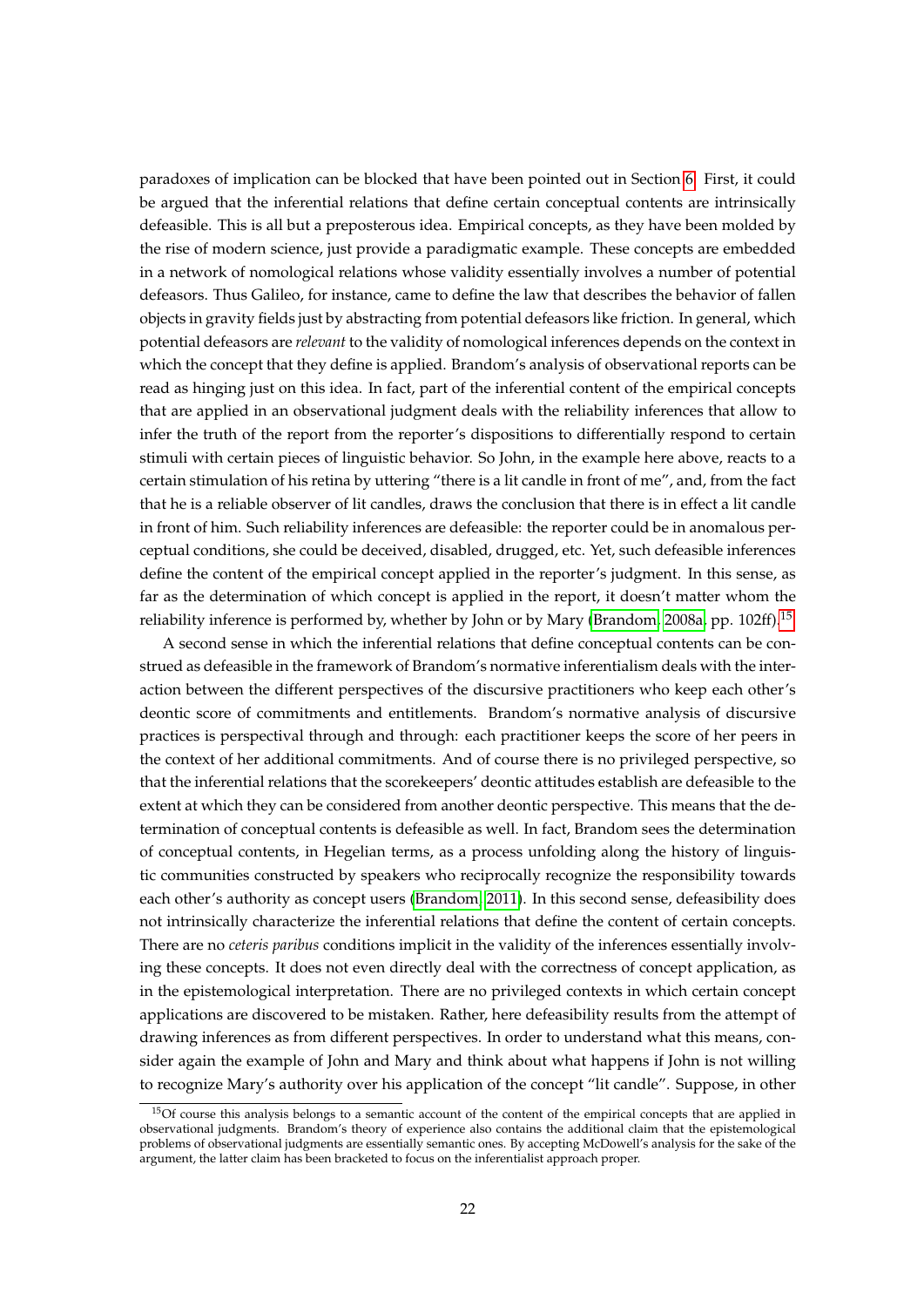words, that he would not discard his report if he were in Mary's perspective. What is put into question, in this case, is neither whether potential defeasors of the inferences that define the contents of the concepts that John applies are relevant in the given context, nor whether John applies empirical concepts correctly, but whether he and Mary do apply the same concepts: in fact they are evidently defined by different inferential relations and their inferential role is different. This is why the inferences that characterize the content of John's concepts turn out to be defeasible once they are drawn in Mary's perspective. In this framework, to recognize the responsibility to each other's authority over concept application is part and parcel with the determination of conceptual content itself.

### **8 Conclusion**

It is important to have a clear head on the scope of inferentialism while approaching the analysis of empirical contents from an inferentialist point of view. My purpose in this paper was to identify some of the landmarks and draw some of the distinctions that may help characterizing such a scope. In particular, I tried to show why McDowell's inferentialist rephrasing of his own theory of empirical knowledge may seems paradoxical when epistemological questions and semantic questions are run together. On the other hand, I also tried to show that the representation of different sorts of inferential relations and of the interaction of conceptual contents with different inferential perspectives is within the proper scope of inferentialism. And that is not an easy task to accomplish.

If there's a lesson to be drawn from the Brandom-McDowell debate on observation, I think it is the following: while the epistemological problem of experience might well be better exorcised away, the semantical problem of experience is as much as intriguing and it is still there to be solved.

#### **References**

- <span id="page-22-3"></span>Anderson, A. R. and Belnap, N. D. (1975). *Entailment: The Logic of Relevance and Neccessity*, volume I. Princeton University Press.
- <span id="page-22-4"></span>Avron, A. (1996). The Structure of Interlaced Bilattices. *Journal of Mathematical Structures in Computer Science*, 6(3):287–299.
- <span id="page-22-1"></span>Brandom, R. (1995). Knowledge and the Social Articulation of the Space of Reasons. *Philosophy and Phenomenological Research*, 55(4):895–908.
- <span id="page-22-2"></span>Brandom, R. (2002a). *Tales of the Mighty Dead: Historical Essays in the Metaphysics of Intentionality*. Harvard University Press, Cambridge (MA).
- <span id="page-22-0"></span>Brandom, R. (2002b). The Centrality of Sellars' Two-Ply Account of Observation to the Arguments of "Empiricism and the Philosophy of Mind". In *Tales of the Mighty Dead: Historical Essays in the Metaphysics of Intentionality*, pages 348–368. Harvard University Press, Cambridge (MA). Reprinted in [\(Brandom, 2015\)](#page-23-18), pages 99–119.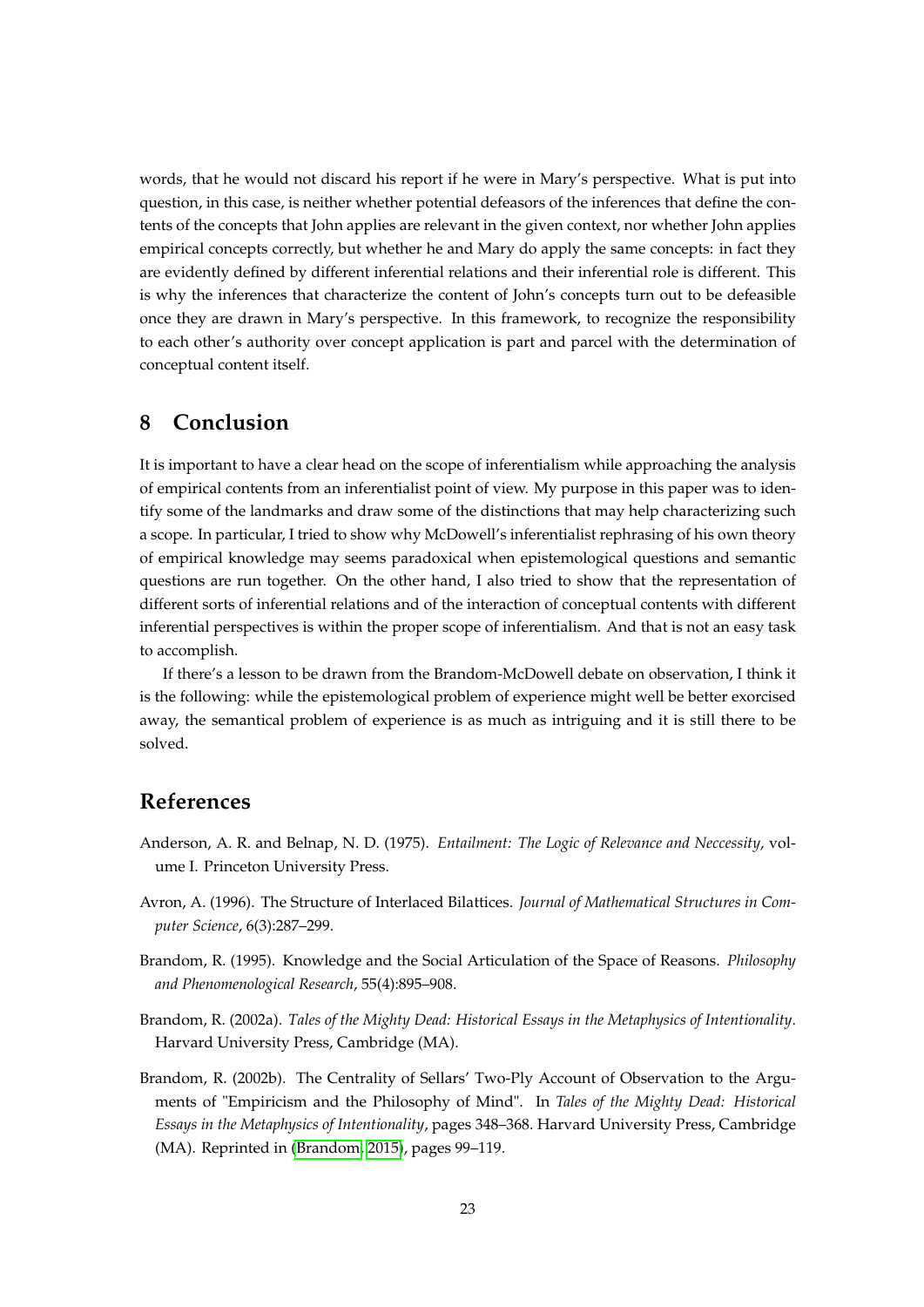- <span id="page-23-16"></span>Brandom, R. (2008a). *Between Saying and Doing: Towards an Analytic Pragmatism*. Oxford University Press, Oxford.
- <span id="page-23-7"></span>Brandom, R. (2008b). Responses. In [Stekeler-Weithofer](#page-24-3) [\(2005\)](#page-24-3), pages 209–229.
- <span id="page-23-17"></span>Brandom, R. (2011). Knowing and Representing: Reading (between the lines of) Hegel's Introduction. Unpublished presentation. Ludwig-Maximilians-Universität, Munich.
- <span id="page-23-18"></span>Brandom, R. (2015). *From Epiricism to Expressivism*. Harvard University Press, Cambridge (MA).
- <span id="page-23-12"></span>Dunn, J. M. (1973). A "Gentzen system" for positive relevant implication. *Journal of Symbolic Logic*, 38(2):356–358.
- <span id="page-23-15"></span>Fitting, M. (1990). Bilattices in logic programming. In *Proceedings of the 20th International Symposium on Multiple-Valued Logic*, pages 238–246. The IEEE Computer Society Press, Charlotte.
- <span id="page-23-14"></span>Ginsberg, M. L. (1988). Multivalued logics: a uniform approach to reasoning in artificial intelligence. *Computational Intelligence*, 4(3):265–316.
- <span id="page-23-11"></span>Makinson, D. (2005). *Bridges from Classical to Nonmonotonic Logic*. College Publications, London.
- <span id="page-23-2"></span>McDowell, J. (1994). *Mind and World*. Harvard University Press, Cambridge (MA).
- <span id="page-23-9"></span>McDowell, J. (1995). Knowledge and the Internal. *Philosophy and Phenomenological Research*, 55(4):877–893.
- <span id="page-23-8"></span>McDowell, J. (1998a). Having the World in View: Sellars, Kant, and Intentionality. *Journal of Philosophy*, 95(9):431–492. Reprinted in [\(McDowell, 2009a\)](#page-23-4).
- <span id="page-23-0"></span>McDowell, J. (1998b). Précis of Mind and World and Reply to Commentators. *Philosophy and Phenomenological Research*, 58(2):365–368 and 403–31.
- <span id="page-23-1"></span>McDowell, J. (2002). Knowledge and the Internal Revisited. *Philosophy and Phenomenological Research*, 64(1):97–105. Reprinted in [\(McDowell, 2009b\)](#page-23-5).
- <span id="page-23-6"></span>McDowell, J. (2005). Motivating inferentialism: Comments on Making it Explicit (Ch. 2). In [Stekeler-Weithofer](#page-24-3) [\(2005\)](#page-24-3), pages 121–140. Reprinted in [\(McDowell, 2009b\)](#page-23-5).
- <span id="page-23-4"></span>McDowell, J. (2009a). *Having the World in View: Essays on Kant, Hegel, and Sellars*. Harvard University Press, Cambridge (MA).
- <span id="page-23-5"></span>McDowell, J. (2009b). *The Engaged Intellect: Philosophical Essays*. Harvard University Press, Cambridge (MA).
- <span id="page-23-3"></span>McDowell, J. (2009c). Why is Sellars's Essay Called "Empiricism and the Philosophy of Mind"? In deVries, W., editor, *Empiricism, Perceptual Knowledge, Normativity, and Realism: Essays on Wilfrid Sellars*, pages 221–238. Oxford University Press, Oxford. Reprinted in [\(McDowell, 2009a\)](#page-23-4).
- <span id="page-23-13"></span>Mints, G. (1976). Cut-elimination theorem for relevant logics. *Journal of Soviet Mathematics*, 6(4):422–428.
- <span id="page-23-10"></span>Restall, G. (2000). *An Introduction to Substructural Logics*. Routledge.